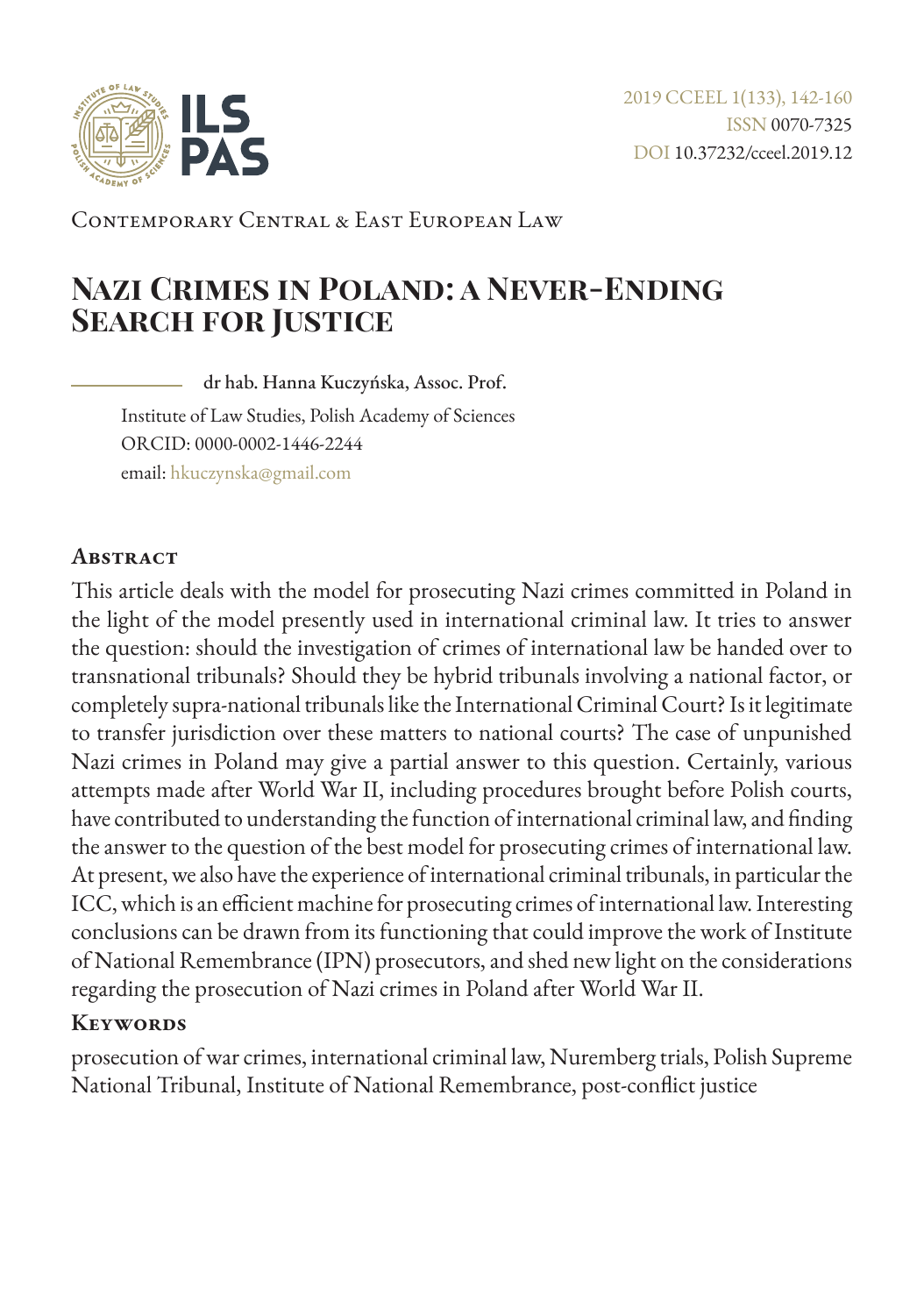In the 21st Century the issue of prosecuting Nazi crimes $^{\rm l}$  committed in Poland is still pending. It would seem that too many years have passed to continue the search for justice. However, since justice has not been delivered in due time – and what 'due time'is will be looked at in more detail later on – it seems that over 70 years later there is still an expectation that justice will be delivered, and bring the sense of justice having been done. Is it now too late? Nowadays, when we talk about 'justice' our mind's eye is directed towards a courtroom. We share a feeling that this is the right place to look for justice. As such, criminal law and criminal trials assume the key role in delivering justice after crimes of international law have been committed – crimes such as genocide, crimes against humanity, war crimes and the crime of aggression (so called 'strict form of legalism'); obviously, this is the justice in systematic 'legal constraints'. However, this is just one of the views presented in literature: there are still other opinions, according to which courts should focus on administering justice, understood as determining the guilt or innocence of an individual and not delivering justice, a historical picture of past events, or a sense of revenge (so called liberal legalism).2 In the Anglo-Saxon literature the inability of adversarial trials to search for the true account of events has also been underlined. Also during the Interantional Criminal Tribunal for the former Yugoslavia (ICTY) trials it was observed that usually 'history largely gives legitimacy to the Prosecutor and condemns the accused".3 Thus, other forms of transitional justice instruments should (according to this conception) be applied, such as e.g. 'truth and reconciliation commissions'. Generally, however, state authorities took over the functions of revenge and compensation that had traditionally belonged to the victim of a crime. In the case of crimes committed in Poland and against Polish citizens, however, they seem to have failed – on many levels and because of numerous reasons. P. Grzebyk wrote that in the post-war period, the lack of criminal-law response from law enforcement authorities of any of the states was an example of the selectivity of post-war international justice; moreover, the lack of response proved how political interests outweighed the needs of justice. It is also worth remembering that prosecution of war criminals became an obligation under international law: the Declaration of January 13, 1942 announced that the United Nations undertook to identify war criminals and ensure that they were tried and judgments were executed; also the Moscow Declaration of October 30, 1943 announced on behalf of 32 United Nations that war criminals ought to be aware of the

<sup>1</sup> On distinguishing between 'Nazi' crimes and 'German' crimes see: K Małcużyński, *Norymberga, Niemcy 1946* [Nuremberg. Germany 1946] (Wiedza 1946) 66 who quoted Prosecutor Jackson saying that not the whole nation was responsible for the crimes; also A Klafkowski, *Ściganie zbrodniarzy wojennych w Niemieckiej Republice Federalnej w świetle prawa międzynarodowego* [Prosecution of War Criminals in the German Democratic Republic in the Light of the International Law] (Wydawnictwo Poznańskie 1968) 10, 180 and J Lubecka, 'Punishing German War Criminals in Poland' in J Niechwiadowicz (ed), *German Camps, Polish Victims* (Support Poland Limited 2012) 12–18.

<sup>2</sup> RA Wilson, *Writing History in International Criminal Trials* (CUP 2011) 3.

<sup>3</sup> Ibid 5.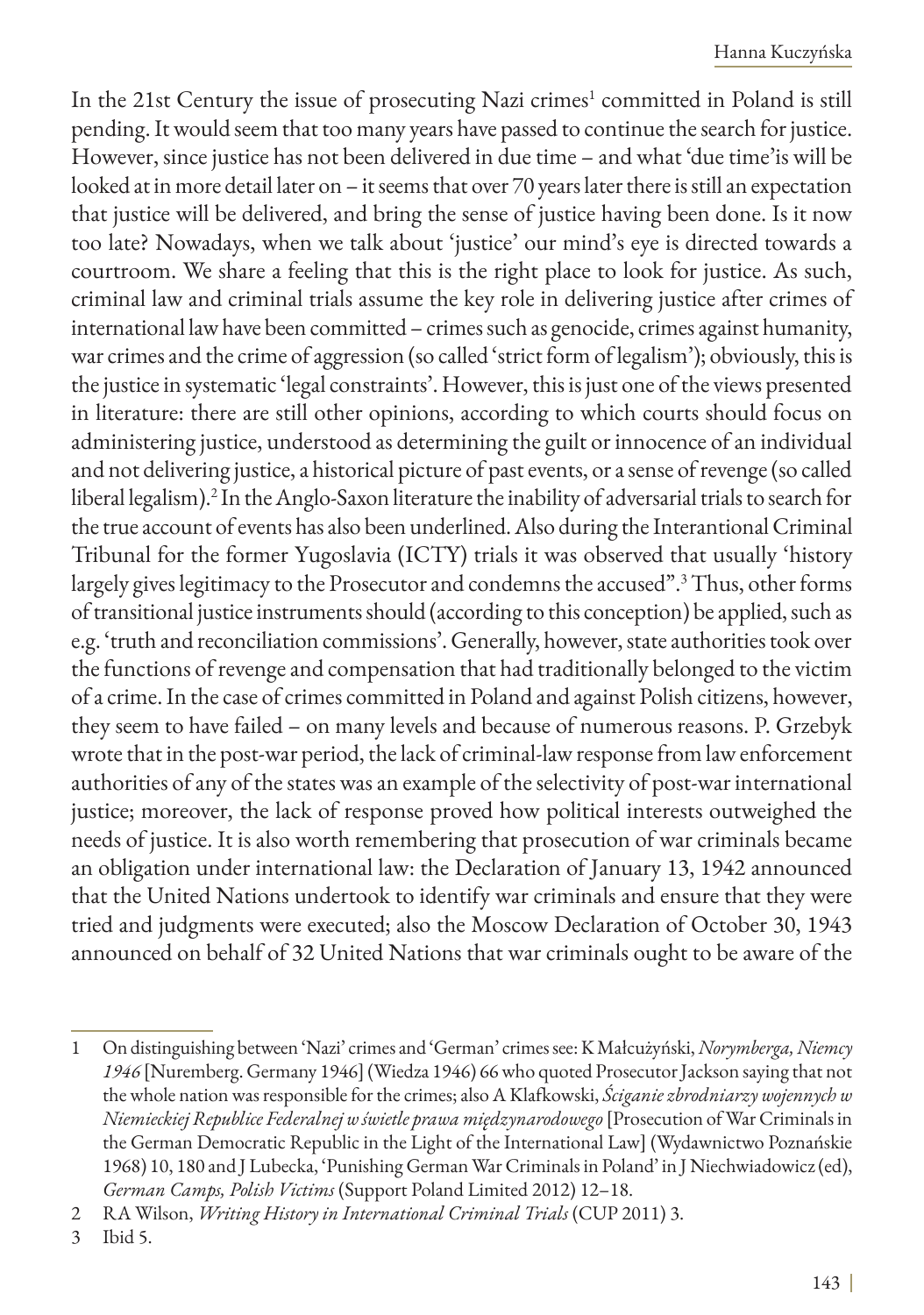fact that they would be brought to the place where they had committed their crimes and judged there by the nations that had fallen victim to their violence.<sup>4</sup>

In this article, the efforts to deliver justice for the crimes of international law committed by the Nazis on the territory of Poland will be explained, as they took place in many different legal forums, as well as the reasons why they have so far failed to deliver complete results – 'complete' in this case meaning bringing to justice even a significant fraction of the perpetrators. The article will also deal with the question of if there are any legal obstacles to prosecution of Nazi crimes by the Polish authorities. It will show that there are both legal grounds to do it, and that it is being done in practice. It will also analyse the model of delivering justice after World War II in the perspective of the presently known solutions. Finally, the reasons which stand behind the continuous investigation of crimes committed over 70 years ago will be explained.

The model adopted for prosecuting Nazi crimes after World War II assumed a shared forum: actions towards bringing the perpetrators of Nazi crimes to justice were undertaken in all the available legal forums. Crimes of international interest were prosecuted by an international tribunal (the first one in history): the Military International Tribunal in Nuremberg conducted trials of the Nazi leaders. The most serious crimes of Polish national interest were chosen to be tried in the special tribunal forum – the Supreme National Tribunal – the rest of the Nazi crimes were left to be tried before common courts – both German courts, including those established by the Allies, and also Polish courts. Establishing an international criminal tribunal, whose jurisdiction had priority and which became a procedural forum for the crimes whose prosecution was in the interest of the four victorious states, was characteristic of the model of delivering justice after a great international conflict. The Tribunal, necessarily, had only a limited jurisdiction: only those Nazi crimes that were in the interest of the whole European area were to be prosecuted. The crimes, it was decided, had to be directed against the whole of Europe and not only against one nation. Therefore, only a select few of the crimes committed on the territory of Poland and against Polish citizens were prosecuted by the Military International Tribunal in Nuremberg. Thus, the 'internally' committed crimes were to be prosecuted by national courts. The main prosecutor in Nuremberg, Robert Jackson, even wanted the trial to be only focused on the crime against peace.<sup>5</sup> For political reasons, and for the sake of cooperation on the part of the Soviet Union in the 'international criminal tribunal project', many cases were abandoned (e.g. the Warsaw Uprising, the Katyn crimes).<sup>6</sup>

<sup>4</sup> A Klafkowski 129.

<sup>5</sup> P Grzebyk, *Hidden in the Glare of the Nuremberg Trial: Impunity for the Wola Massacre as the Greatest Debacle of Post-War Trials* (Max Planck Institute 2019b) 7, 11.

<sup>6</sup> P Grzebyk (2019b) 13 and P Grzebyk, 'Unintended or Deliberate – the Omission of the Wola Massacre in the Nuremberg and Post-Nuremberg Trials' in E Habowski (ed), *Wola 1944. Nierozliczona zbrodnia a pojęcie ludobójstwa = Wola 1944: an Unpunished Crime and the Notion of Genocide* (Instytut Solidarności i Męstwa im. Witolda Pileckiego 2019) 311.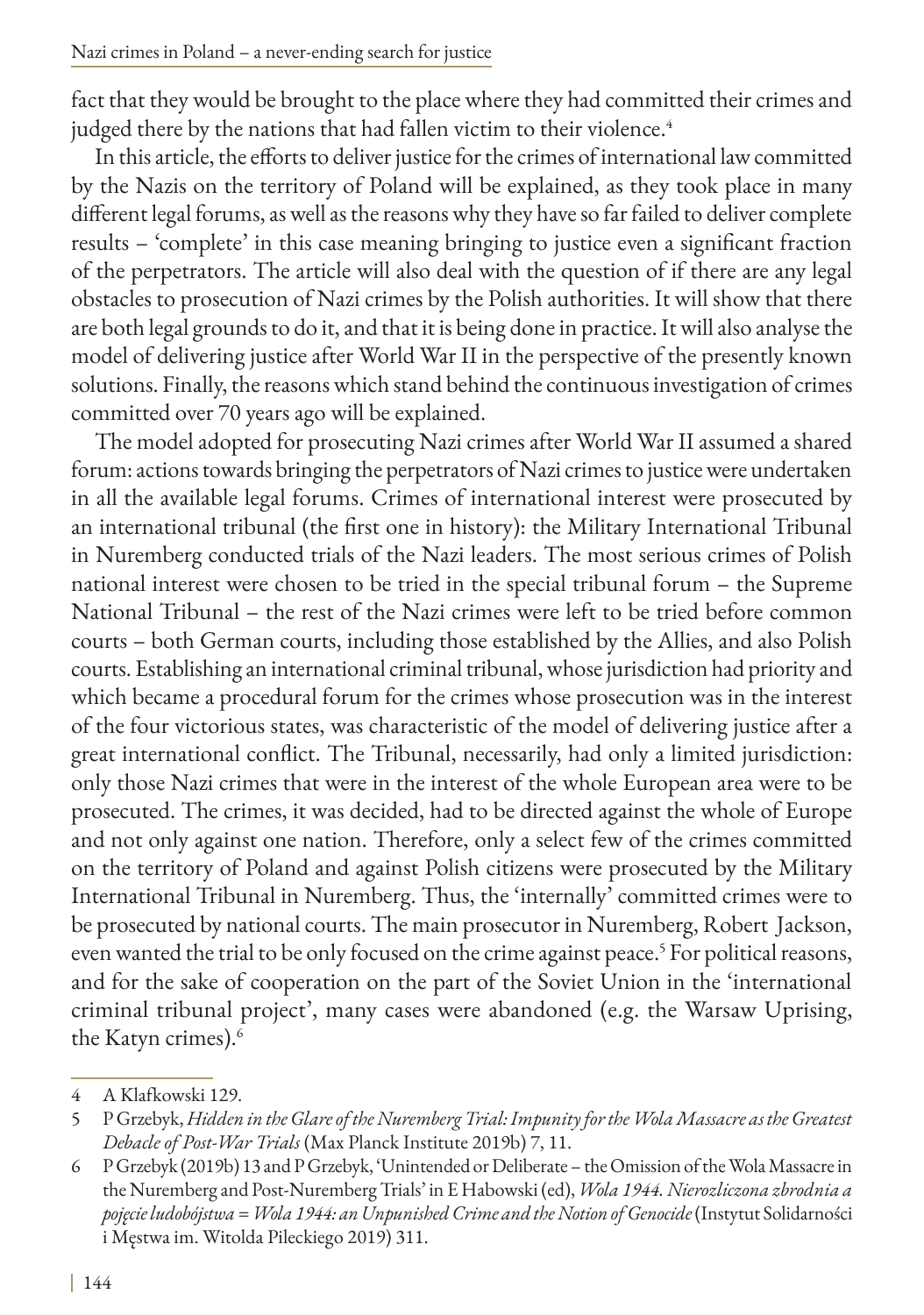On a national level, trials were held both in Poland and Germany. Different models were used in two German states: the courts established by the Allies in the occupational zones in Western Germany investigated Nazi crimes. Also Western German authorities brought some of the perpetrators before the courts throughout the 60s and 70s.7 However, the trials held in Western Germany were rightfully described as an 'evasion of justice'.8 The real scale of this evasion may be seen in the fact that, for razing the entire city of Warsaw to the ground, only four soldiers were found guilty, and they were convicted to deprivation of liberty for periods ranging from 6 months to 9 years.<sup>9</sup> In Eastern Germany, the model of prosecution of Nazi crimes also raised reservations: the occupying Soviet authorities set up military courts in which hearings were held without public oversight.<sup>10</sup> These courts were subject only to the Soviet military administration and simultaneously applied both German and Soviet law.<sup>11</sup> However, while the previously mentioned courts tried 80,000 people, these tried only 744. Finally, during the so-called Waldheim trials, 3324 people were tried – in speedy, 20-minutes long trials and according to the collective responsibility principle.12

The crimes committed within the territory of Poland were also (simultaneously and in parallel) prosecuted by the Polish national authorities. At the national level of prosecution, Special Criminal Courts were instituted just after the Red Army entered Polish territory – these courts were also responsible for prosecuting war criminals in a special accelerated procedure.13 In 1945 the Main Commission for the Investigation of Hitlerite Crimes began

- 9 H Radziejowska 390.
- 10 A Klafkowski 71 who at that time regretted the GDR's rejection of the Nuremberg law.
- 11 K Friedla 494 From 1945 to 1947 according to official Soviet reports, 65,138 persons who were accused of belonging to Nazi organizations were interned, from which the Soviet military courts had sentenced in total 17,175 persons – and until 1950: even 80,000.
- 12 In total: 12,000 war criminals were found guilty, see A Klafkowski 135; K Friedla 498.
- 13 J Lubecka, 'Rozliczenie zbrodni niemieckich w Polsce, ze szczególnym uwzględnieniem Małopolski. Stan badań, perspektywy badawcze' [Settlement of German Crimes in Poland, with Particular Emphasis on

<sup>7</sup> Although the numbers of the war criminals vary: according to Western Germany archives 80,000 perpetrators were found guilty, according to Eastern Germany archives it was only 5,234 – see: A Klafkowski 136.

<sup>8</sup> See P Marti, *Sprawa Reinefartha. Kat Powstania Warszawskiego czy szacowny obywatel* [The Reinefarth Case. A Hangman of the Warsaw Uprising or a Respectable Citizen] (Świat Książki 2016) 171–174; H Radziejowska, 'The Memory of Wola Massacre of 1944: New Sources and Areas of Research' in E Habowski (ed) 390; K Friedla, 'Mit obrachunku z przeszłością. Ściganie zbrodni nazistowskich i wojennych w radzieckiej strefie okupacyjnej Niemiec i Niemieckiej Republice Demokratycznej' [Accounting Myth with the Past. Prosecution of Nazi and War Crimes in the Soviet Occupation Zone of Germany and the German Democratic Republic] (2016) Zagłada Żydów. Studia i materiały 12, 493–494 describing the research conducted by Henry Leide, who proved how instrumentalised the criminal trials conducted by the Allies were, and how they were used for political purposes, as well as analysing the background and recruitment of former Nazis who cooperated with the Stasi. According to the research, from the very beginning, the prosecution of Nazi crimes in the German Democratic Republic was the responsibility of the Stasi and special services. They were also involved in prosecution of National Socialist crimes.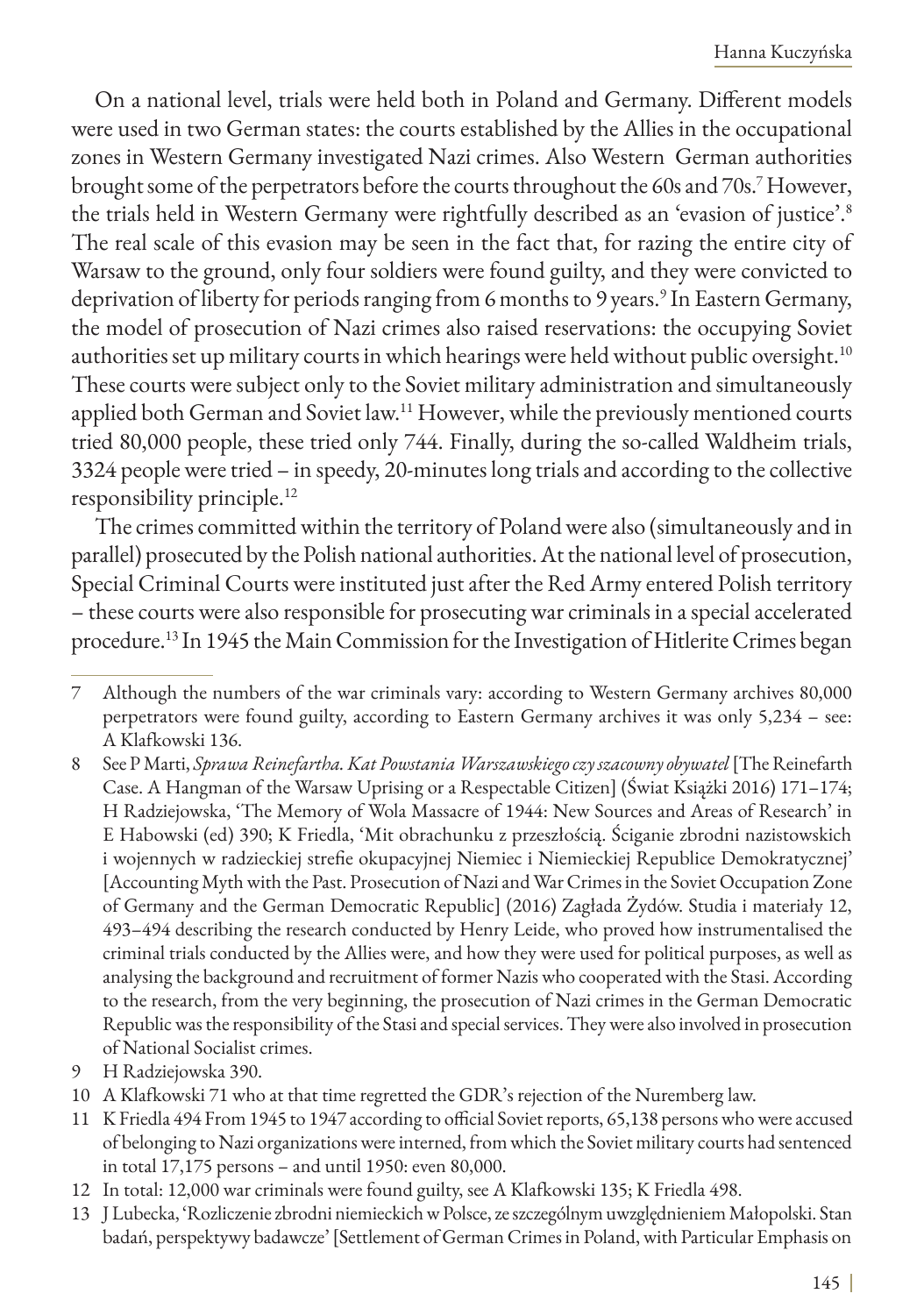prosecuting Nazi crimes committed in the territory of Poland (obviously including crimes committed against persons of Jewish nationality).<sup>14</sup> Regarding the effect of the works of the Commission *inter alia,* 7 trials were conducted before the Supreme National Tribunal (SNT) and 49 accused stood trial.15 Regardless of the fact that the Main Commission functioned as a justice body of the Peoples' Republic of Poland many of its activities corresponded to the universal needs and interests of Polish society and the nation.<sup>16</sup> It is not possible to say that no action was taken by the Tribunal. Thousands of witnesses were interviewed, mainly during hearings before the Supreme National Tribunal, and delegations of Polish prosecutors were twice sent to Germany. One cannot ignore the SNT's capital contribution to documenting crimes.17 However, prosecution before the SNT cannot be assessed as fully effective – not only because prosecutors did not have any liberty in selecting cases and perpetrators, but also because many suspects could not be physically brought before the Tribunal because of lack of consent for their extradition. Nonetheless, many suspects were extradited<sup>18</sup> - as e.g. on the 25th of May 1945 Rudolf

Lesser Poland. Research Status, Research Perspectives] (2012b) Zeszyty Historyczne WiN-u 21(35), 77.

- 14 The Main Commission for the Investigation of German Crimes in Poland was established on the basis of Dekret z dnia 10 listopada 1945 r. o Głównej Komisji i Okręgowych Komisjach Badania Zbrodni Niemieckich w Polsce [Decree, dated 10 November 1945, on the Main Commission for the Investigation of German Crimes in Poland] [1945] JoL 51, 293 and thereafter functioned on the basis of the Ustawa z dnia 6 kwietnia 1984 r. o Głównej Komisji Badania Zbrodni Hitlerowskich w Polsce - Instytucie Pamięci Narodowej [Act of 6 April 1984 on the Main Commission for the Investigation of Crimes against the Polish Nation – Institute of National Remembrance] [1984] JoL 21, 98 and now it is ustawa z dnia 18 grudnia 1998 r. o Instytucie Pamięci Narodowej - Komisji Ścigania Zbrodni przeciwko Narodowi Polskiemu [2019] JoL 1882, t.j. On the crimes committed against persons of Jewish nationality see J Hackmann, 'Defending the «Good Name» of the Polish Nation: Politics of History as a Battlefield in Poland, 2015–2018' (2018) Journal of Genocide Research 20(4), 594 – although the author does not the share opinions expressed in the text.
- 15 See: T Cyprian, J Sawicki, *Siedem wyroków Najwyższego Trybunału Narodowego* [Seven Judgments of the Supreme National Tribunal] (IZ 1962); J Lubecka, 'Der Prozess Gegen Rudolf Höß. Verlauf und Juristische Aspekte' in E Heitzer, G Morsch, R Traba, K Woniak (ed), *Im Schatten von Nürnberg. Transnationale Ahndung von NS-Verbrechen* (Metropol Verlag 2019) 158.
- 16 See: Ł Jasiński, 'Sprawiedliwość i Polityka. Działalność Głównej Komisji Badania Zbrodni Niemieckich / Hitlerowskich w Polsce 1945–1989' [Justice and politics. Activities of the Main Commission for the Investigation of German / Nazi Crimes in Poland 1945–1989] (2018) Dzieje Najnowsze 50(1), 317.
- 17 J Sawicki, *Przed polskim prokuratorem. Dokumenty i komentarze* [Before the Polish Prosecutor. Documents and Comments] (Iskry 1958) 89–90; A Klafkowski 211.
- 18 The numbers are given e.g. by W Bułhak, 'In Search of Political Justice: From the Main Commission for the Investigation of German Crimes in Poland to the Institute of National Remembrance' in M Brechtken, W Bułhak, J Zarusky (eds), *Political and Transitional Justice in Germany, Poland and the Soviet Union from the 1930s to the 1950s* (Wallstein 2019) 183: *Of the 4,000 or so applications for extradition received in the American Zone of Occupation, about thirty per cent concerned Poland. This was the largest group of extradited persons in terms of their number and percentage. Somewhat fewer than four hundred people were extradited from the British Zone. Relatively small groups, counted in no more than double figures, were brought over from the French and Soviet Zones*.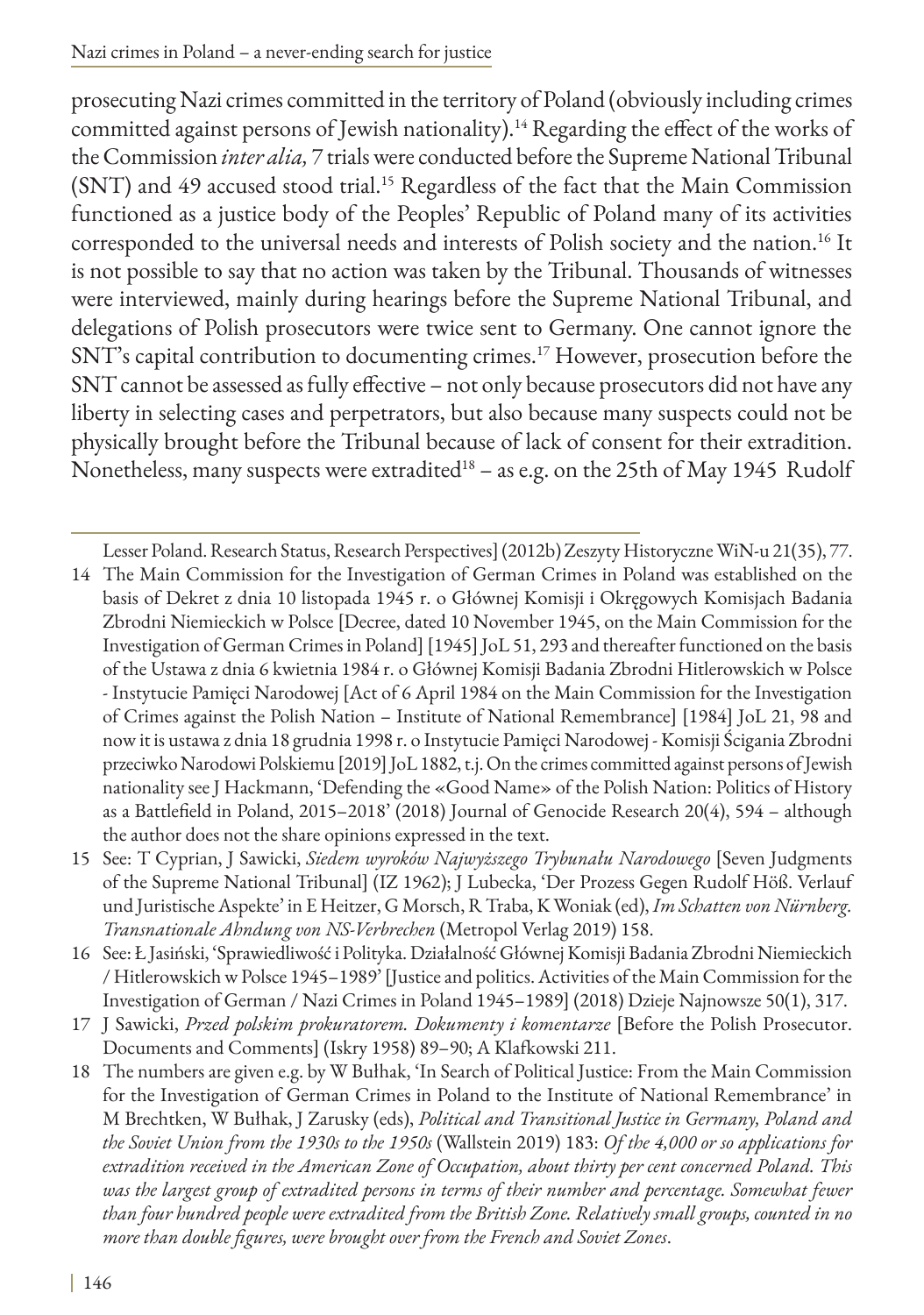Höß was extradited to stand trial before the SNT.<sup>19</sup> The Tribunal conducted trials of perpetrators that were held prisoner in Poland.<sup>20</sup> In practice, these were the crimes that were practically and politically 'correct' to be prosecuted. All the cases chosen to be tried had to be confirmed by the communist party. In the post-war period, most trials of 'less spectacular perpetrators' were also held before common courts: e.g. the trial of Jurgen Stroop, responsible for the destruction of the Warsaw Ghetto, took place before common courts; it was the Provincial Court in Warsaw that sentenced the former governor of East Prussia, Erich Koch, to death.<sup>21</sup> The proceedings before the SNT were suspended when no more extraditions could be performed – and this is given as the reason why the Tribunal ceased operations.22 Later, as J. Lubecka observes, after the signing in December 1970 of an agreement normalizing relations with the Federal Republic of Germany, all the pending cases were neglected and discontinued – there was no special authority to deal with them, nor was there any political will to prosecute Nazi crimes. In addition, after signing this agreement, the Polish side agreed that Nazi crimes should be prosecuted primarily by the German Center for the Investigation of National Socialist Crimes in Ludwigsburg (Zentrale Stelle der Landesjustizverwaltungen zur Aufklärung *Nationalsozialistischer Verbrechen*).23

Since 1998, prosecution of all crimes committed during the Second World War has been again taken over by the Institute of National Remembrance – Commission for the Prosecution of Crimes against the Polish Nation (IPN – the re-named Main Commission).24 Art. 45 of the IPN act stipulates that investigations in the cases of Nazi crimes, communist crimes, other crimes against peace, humanity or war crimes, perpetrated on persons of Polish nationality or Polish citizens of other nationalities between 8 November 1917 and 31 July 1990, are commenced and conducted by the prosecutor of a departmental commission. The investigations and later trials (before common courts) are conducted on the basis of the Code of Criminal Procedure (CCP)

<sup>19</sup> J Lubecka (2019) 165.

<sup>20</sup> T Cyprian, J Sawicki (1962).

<sup>21</sup> In the period from 1944 to 1960 – 4,500 German war criminals were found guilty. See: L Kubicki, *Zbrodnie wojenne w świetle prawa polskiego* [War Crimes under Polish Law] (PWN 1963) 179–184; J Lubecka, 'Strafgerichtsprozesse deutscher Kriegsverbrecher in Kleinpolen 1945 bis 1950 mit besonderer Berücksichtigung der Tätigkeit des Obersten Nationalen Gerichtshofs' in S Rosenbaum, A Dziurok, P Madajczyk (eds), *Die deutsche Minderheit in Polen und die kommunistischen Behörden 1945–1989* (Ferdinand Schöningh Verlag 2017) 40 et. subseq.

<sup>22</sup> T Cyprian, J Sawicki, *Oskarżamy. Przemówienie wstępne Wacława Barcikowskiego* [We Accuse. The Opening Statement by Wacław Barcikowski] (Przełom 1949) 266.

<sup>23</sup> The contemporary authors expressed a negative assessment of the headquarters in Ludwigsburg's activities - only in 1965 did it extend the examination of archives outside the territory of the Western Germany and agreed to use the Polish legal assistance. See: A Klafkowski 220; J Lubecka (2012b) 71.

<sup>24</sup> Ustawa z dnia 29 kwietnia 2016 r. o zmianie ustawy o Instytucie Pamięci Narodowej - Komisji Ścigania Zbrodni przeciwko Narodowi Polskiemu oraz niektórych innych ustaw [Act of 29 April 2016 amending the Act on the Institute of National Remembrance - Commission for the Prosecution of Crimes against the Polish Nation and some other acts] [2016] JoL 749 consolidated text.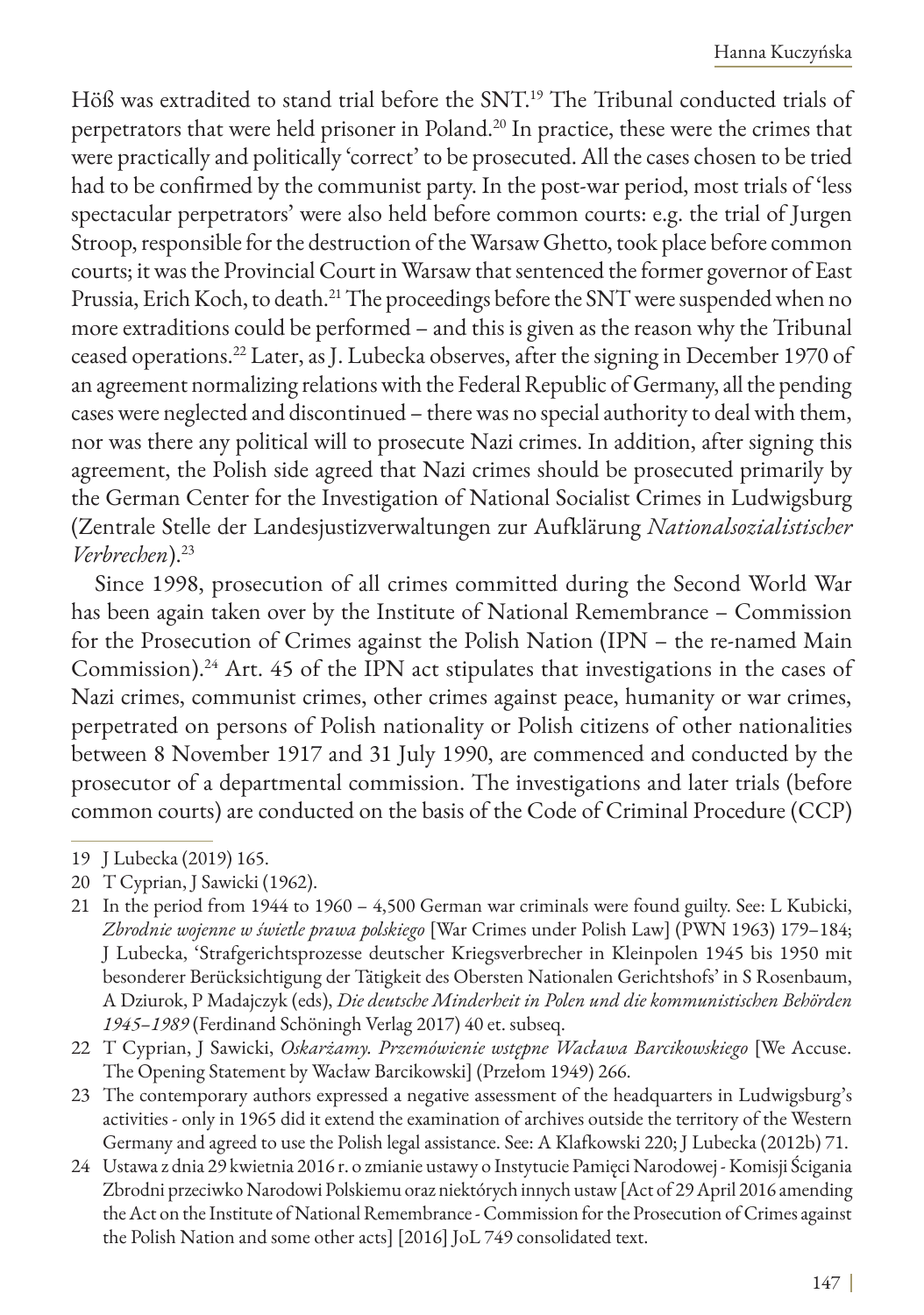of 1997. Annually, the IPN prosecutors conduct around 300 investigations in the cases of Nazi crimes.25 As A. Rzepliński explains, the IPN prosecutors established 'a monopoly' to prosecute Nazi crimes, communist crimes, and other crimes against peace, humanity, or war crimes committed in the Polish territories during a 50 year period – from the invasion of Poland by the Third Reich on 1st September 1939 to the transition from the Communist political system to a democracy under the Constitutional Act of 31st December 1989.<sup>26</sup> The same author cites numbers relating to the caseload dealt with by the IPN:

*Polish authors calculate that the prosecution of Nazi crimes in Poland involved by the end of the summer of 1980 between 80,000 and 100,000 people, and by the end of December 1977 at least 17,919 persons were convicted under the decree of 31 December 1944.* […] *At the end of February 2004, IPN prosecutors had conducted 1295 investigations, including 335 (25.9%) in Nazi crime cases, 878 (67.8%) in Communist crime cases, and 82 (6.3%) in cases concerning other crimes: war crimes and crimes against humanity*. 27

Thus, even during the current time, trials can be held before common courts – and therefore it cannot be said that the search for justice has been completed, as investigations are still pending. Similarly, just after the war, as well as presently, the substantive law on the basis of which the charges are formulated are the provisions of decree of 31 August 1994 on the punishments for Nazi criminals guilty of murders and tortures inflicted upon civilians and prisoners and for traitors to the Polish Nation.<sup>28</sup> On this point, from the perspective of substantive criminal law, one can debate on the retroactive application of the substantive law of the decree – which is, as a rule, forbidden.<sup>29</sup> On the other hand, the procedural provisions in play are always based on the up-to-date code of criminal

<sup>25</sup> J Lubecka (2012b) 72.

<sup>26</sup> A Rzepliński, 'Prosecution of Nazi Crimes in Poland in 1939–2004' [speach at The First International Expert Meeting on War Crimes,Genocide, and Crimes against Humanity, organized by International Criminal Police Organization – Interpol General Secretariat) (2004) 3, <[https://web.archive.org/web/20160303222313/http://www.gotoslawek.org/linki/](https://web.archive.org/web/20160303222313/http://www.gotoslawek.org/linki/FirstInternationalExpertM) [FirstInternationalExpertMeetingOnWarCrimes.pdf>](https://web.archive.org/web/20160303222313/http://www.gotoslawek.org/linki/FirstInternationalExpertM)accessed 6 Dec 2019.

<sup>27</sup> Ibid; E Kobierska-Motas, *Ekstradycja przestępców wojennych do Polski z czterech stref okupacyjnych Niemiec. 1946–1950* vol 1-2 [Extradition of War Criminals to Poland from four German Occupation Zones. 1946–1950 Vol. 1–2] (IPN-GKBZpNP 1992) 19.

<sup>28</sup> Obwieszczenie Ministra Sprawiedliwości z dnia 11 grudnia 1946 r. w sprawie ogłoszenia jednolitego tekstu dekretu z dnia 31 sierpnia 1944 r. o wymiarze kary dla faszystowsko-hitlerowskich zbrodniarzy winnych zabójstw i znęcania się nad ludnością cywilną i jeńcami oraz dla zdrajców Narodu Polskiego [Announcement of the Minister of Justice of December 11, 1946 regarding the publication of a uniform text of the decree of August 31, 1944 on the sentence of fascist Nazi criminals guilty of murder and ill-treatment of civilians and prisoners of war and of the traitors of the Polish Nation] [1946] JoL 69, 377.

<sup>29</sup> T Cyprian, J Sawicki, *Nieznana Norymberga. Dwanaście procesów norymberskich* [Unknown Nuremberg. Twelve Nuremberg Trials] (Książka i Wiedza 1965) 24.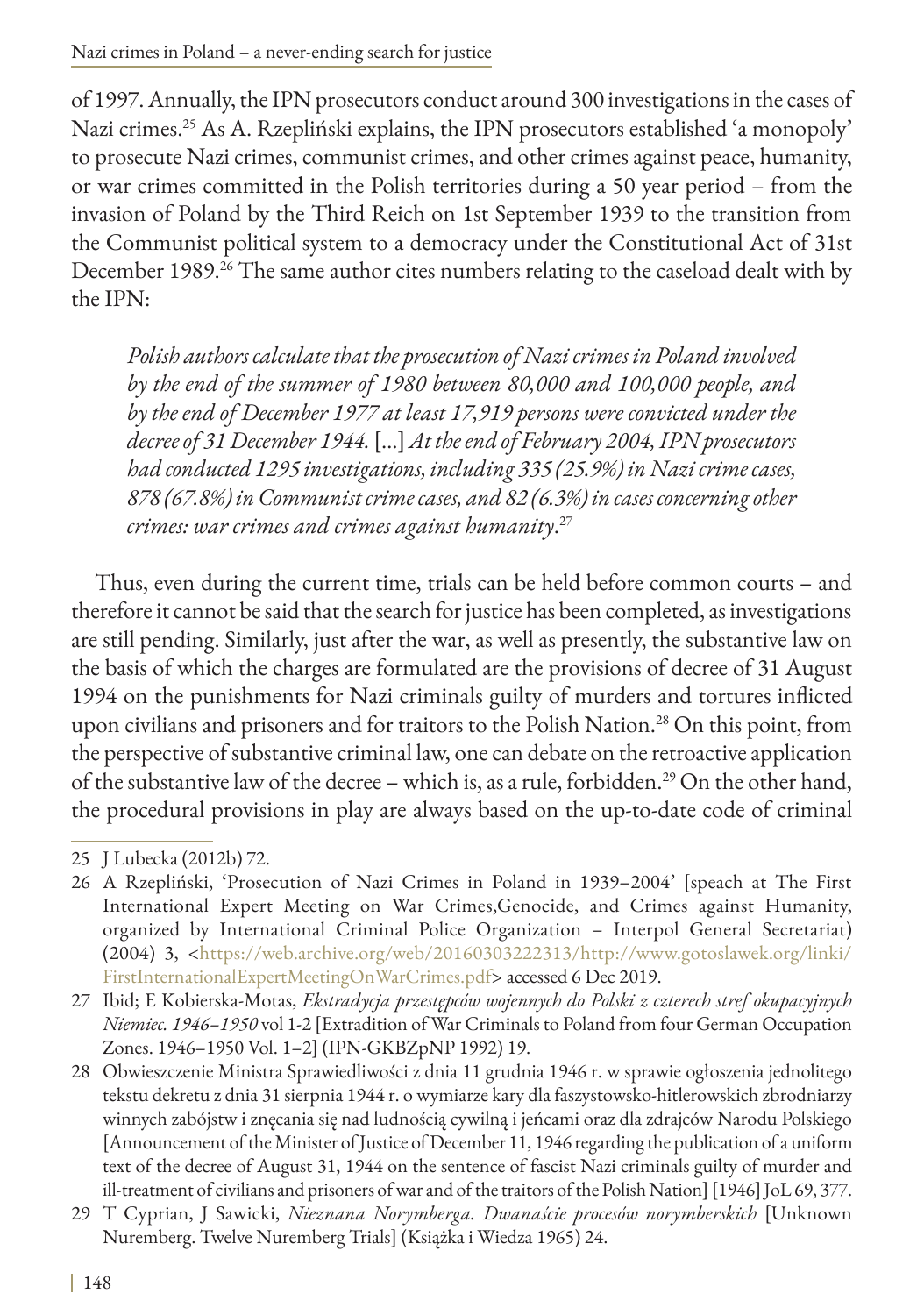provisions, according to the principle of catching the trial 'in flight' by the provisions of the new procedural law.

There is no doubt that the crimes in question can still be investigated at the present time: no procedural premises stand in the way. Since the crimes were committed on the territory of the Republic of Poland, pursuant to Art. 5 of the Criminal Code (CC) the Polish penal act is applicable and the nationality of the perpetrator is of no consequence. Secondly, Nazi crimes, which under international law constitute crimes against peace, humanity or war crimes, do not become statute-barred – which is obvious both in international and Polish law. Even final decisions issued in Germany releasing defendants from criminal responsibility cannot bar prosecution, although in the European Union the international *ne bis in idem* principle applies: a legally binding ruling that terminates proceedings in any Member State of the European Union must be considered as valid as if it had been issued on the territory of the Republic of Poland. However, this principle applies only under several specific conditions that are not met in all cases. The main principle, established by the Court of Justice of the European Union in the case of Kossowski, is that a decision of the public prosecutor terminating criminal proceedings and finally closing the investigation procedure against a person,

*cannot be characterized as a final decision for the purposes of those articles when it is clear from the statement of reasons for that decision that the procedure was closed without a detailed investigation having been carried out; in that regard, the fact that neither the victim nor a potential witness was interviewed is an indication that no such investigation took place*. 30

It is clear from many decisions of the German authorities that the body of evidence gathered in the cases showed many proceedings were discontinued even though the suspicion that the suspect had committed the act with which he was charged 'could not be excluded<sup>331</sup> – which leads to the conclusion that such a decision does not constitute the *res iudicata* situation.

Only one procedural premise stands in the way of investigating crimes committed during World War II: in principle, criminal proceedings may be conducted exclusively against living persons. However, Art. 45(4) of the IPN act provides that the circumstance referred to in article  $17 \S 1(5)$  CCP – the death of the accused – cannot constitute an obstacle to the conduct of proceedings by a prosecutor of the IPN. The objective of an investigation into Nazi crimes is not only to punish the offender (and, in light of the data of commission of the crimes falling within the competence of the Institute, numerous offenders are actually deceased), but also to clarify the circumstances of the case, and in particular to determine the victims. Once this goal is accomplished, proceedings are on

<sup>30</sup> See Judgment of CJUE C486/14 [2016] EU:C:2016:483 point 54..

<sup>31</sup> Reasons for decision of discontinuation of proceedings in the case against H. Reinefahrt", case no. V/31/ 411 E – 165/58, Federal Archives in Ludwigsburg.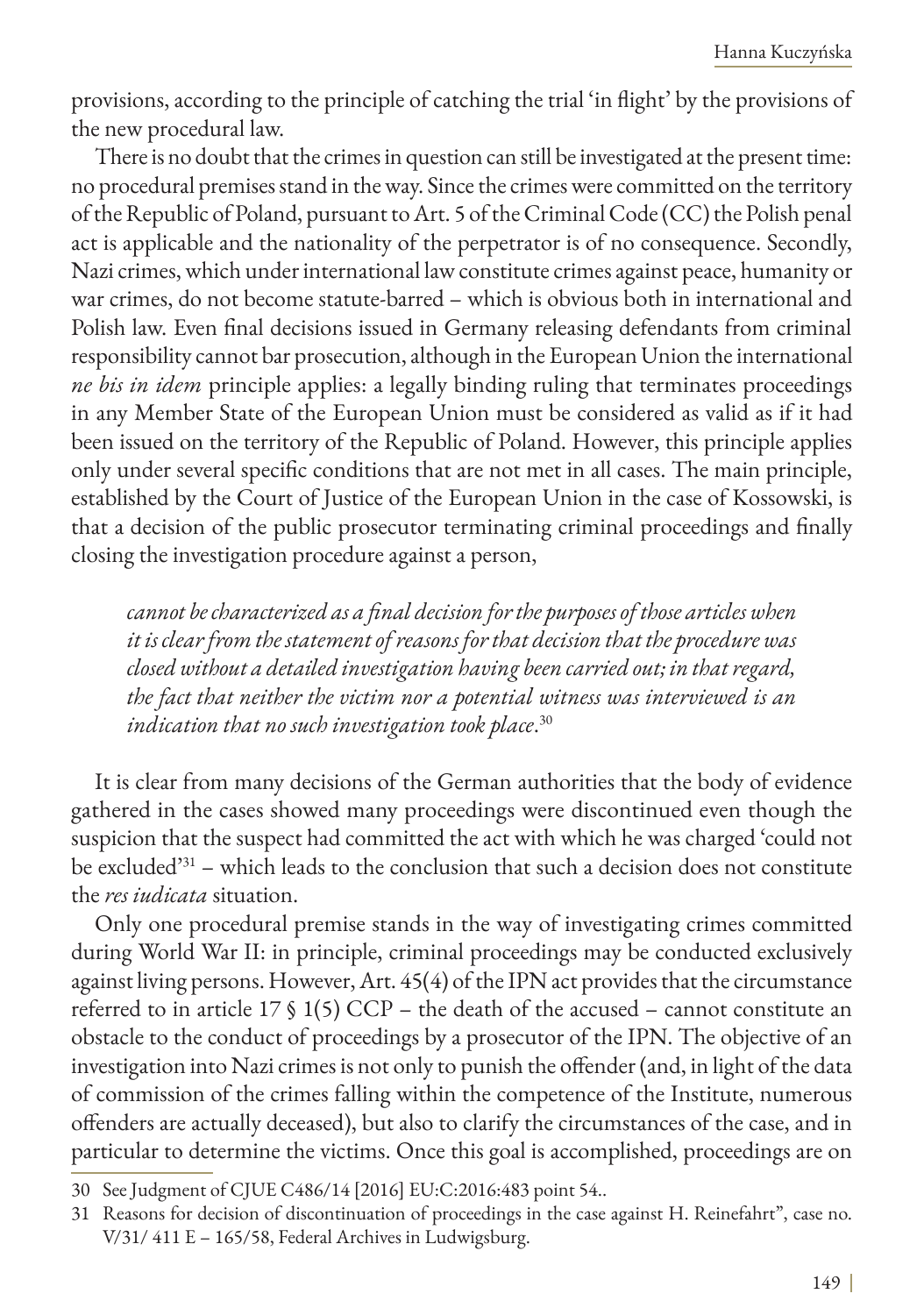the basis of Art. 17 CCP, (because the suspect is dead). In most of the cases (if not all) presently being prosecuted by the IPN, too many years have passed to make it possible for the perpetrator to face a real trial $32$  – which is obvious in criminal procedure, but hard to understand for the victims. However, at the present time, the mechanism established by the IPN is the only, and the final, possibility to investigate these never-before investigated crimes. It is important to underline that a *sui generis* assignment of guilt occurs in a decision on discontinuance of criminal proceedings - which allows for pointing to the perpetrators and acknowledging the victims. In this situation, it is not a legally binding determination of guilt, and there exists no doubt as to the fact that, in legal categories, a person against whom preparatory criminal proceedings were instigated and thereafter discontinued continues to be innocent in the eyes of the law.

By the way of example, the case of the Warsaw Uprising is currently being investigated – three investigations conducted so far have been merged into this investigation: the case of murders of patients in hospitals in the Old Town, massive killings of the civilian population of Polish, Jewish and Russian nationality, and presently its scope covers all the crimes committed during the Uprising: against children, patients, women and men, as well as prisoners of war. It is an investigation 'in a case' (*in rem*) and not against a certain person (*in personam*), as no charges have ever been presented to anybody. The IPN also investigated such cases as: the Gestapo-inspired mass murder in Jedwabne on 10 July 1941, the kidnapping of Polish children for 'Germanization' at the *Lebensborn* establishment, the deportation of some 20,000 inhabitants of the Żywiec Area to the General Government province in 1940, the mass killings of Polish citizens of Jewish nationality during the liquidation of the so-called Lublin Ghetto, the killing by the Germans of 25 professors of Polish schools of higher education, members of their families and persons living in the same household, in Lwów in July 1941, the homicide of about 350 people by German soldiers on 8 August 1944 in the ruins of the Grand Theatre in Warsaw.33 In these closed cases it often established that they were discontinued because of a *res iudicata* premise: in the justification one of such decisions to discontinue it was explained that

*undoubtedly the person responsible for the crimes in question was General Governor Hans Frank as the perpetrator inspiring the actions of others and tolerating the criminal behavior of the Gestapo officers subordinate to him.* [...] *He was tried and sentenced to death in the Nuremberg trial*. 34

However, in the above cited decision the prosecutor in charge of the case did not provide

- 33 A Rzepliński 7 et subseq.
- 34 The IPN decision on discontinuation of proceedings in the case of alleged crimes of Hans Frank, of 29 May 2006, case no. S 42/05/Zn.

<sup>32</sup> See M Cherif Bassiouni, 'Accountability for Violations of International Humanitarian Law and Other Serious Violations of Human Rights' in M Cherif Bassiouni (ed), *Post-Conflict Justice* (Ardsley 2002) 41–42.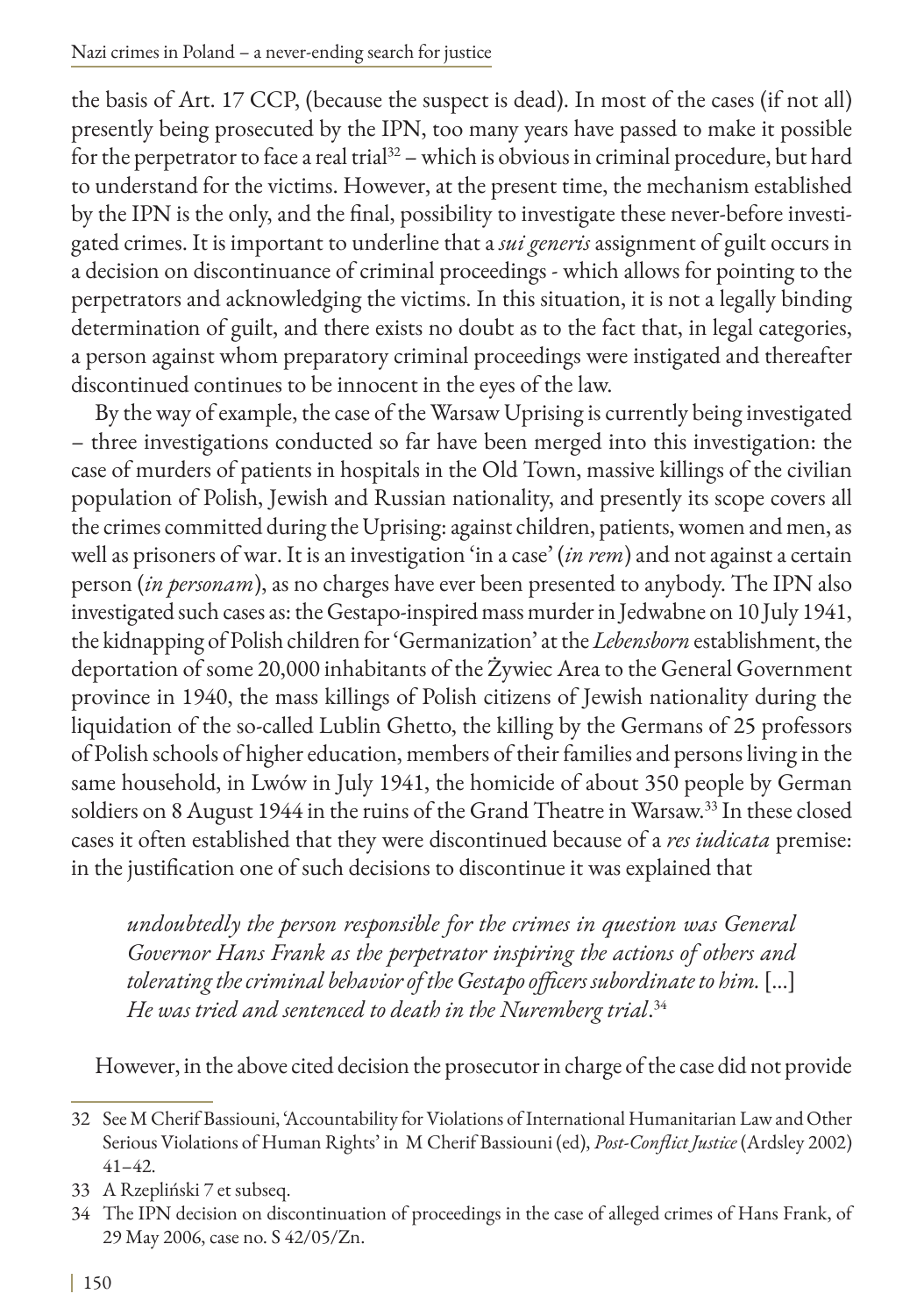a legal basis for recognizing that the IMT verdict in Nuremberg establishes *res iudicata* for the Polish judiciary. Such basis should be Art. 114 § 1(2) CC, which provides that although, as a rule, a decision issued abroad does not constitute an obstacle to the initiation or conduct of criminal proceedings for the same offense before a Polish court, this rule does not apply to the decisions of international criminal tribunals acting on the basis of international law binding on the Republic of Poland. As a result, if the perpetrator of the crime is judged by an international tribunal, in the territory of the Republic of Poland this judgment has the status of *res iudicata* and it is impossible to proceed again with the same case against the same person [art.  $17 \S 1(7)$  CCP]. In other cases, investigations conducted by the IPN prosecutors ended with discontinuation because of the death of the perpetrator, although additional considerations regarding the form and nature of criminal responsibility of the perpetrators were presented:

*The accused's liability concerned various forms of committing crimes. They were tried both for committing crimes and for directing the activities of other persons for whom they were responsible pursuant to Art. 6 of the Nuremberg IMT Statute. It resulted from the fact that these people, by committing war crimes, acted in the implementation of a joint plan, i.e. a conspiracy to commit these crimes. In the course of the proceedings, it was also established that all the accused were involved in the development and implementation of this plan and in the plot as leaders, instigators of instigators and helpers*. 35

Why, despite so many efforts to prosecute World War II criminals, is there still a sense of impunity of them in the Polish society?<sup>36</sup> Why was prosecution of war criminals so ineffective in the immediate post-war period? Does prosecution by the IPN meet its intended goals? Should it continue? And here, the question of purposefulness comes into play.

The answer to the first two questions requires explaining both practical and political reasons. Firstly, the model of prosecuting Nazi crimes in Poland was marked by a practical inability to investigate these crimes. Not only in Poland was it marked by the reality of the Cold War – a lack of cooperation between the two zones, and even open hostility where Nazi trials were used as a proxy for conducting a fight. In Poland, among practical reasons the lack of state apparatus was visible. After the War, state authorities, courts, and prosecutors' offices, had to be re-established. As in many cities there was not a single building left untouched by the war, there was no space for their activities – e.g. at that time the Supreme Court was moved to Łódź. Many lawyers lost their lives, as they were among those most prosecuted by the Nazi occupation forces (there is information that almost 50% lost their lives)<sup>37</sup>. In many cases, advocates did not want to act as counsel for

<sup>35</sup> The IPN decision on discontinuation of proceedings in the case of alleged crimes committed in Ghetto in Styj, of 9 April 2013, case no. S 37/11/Zn.

<sup>36</sup> Of course justice cannot be treated as a tool of politics and 'a history as a battlefield' – see Hackmann 587.

<sup>37</sup> J Lubecka (2017) 42.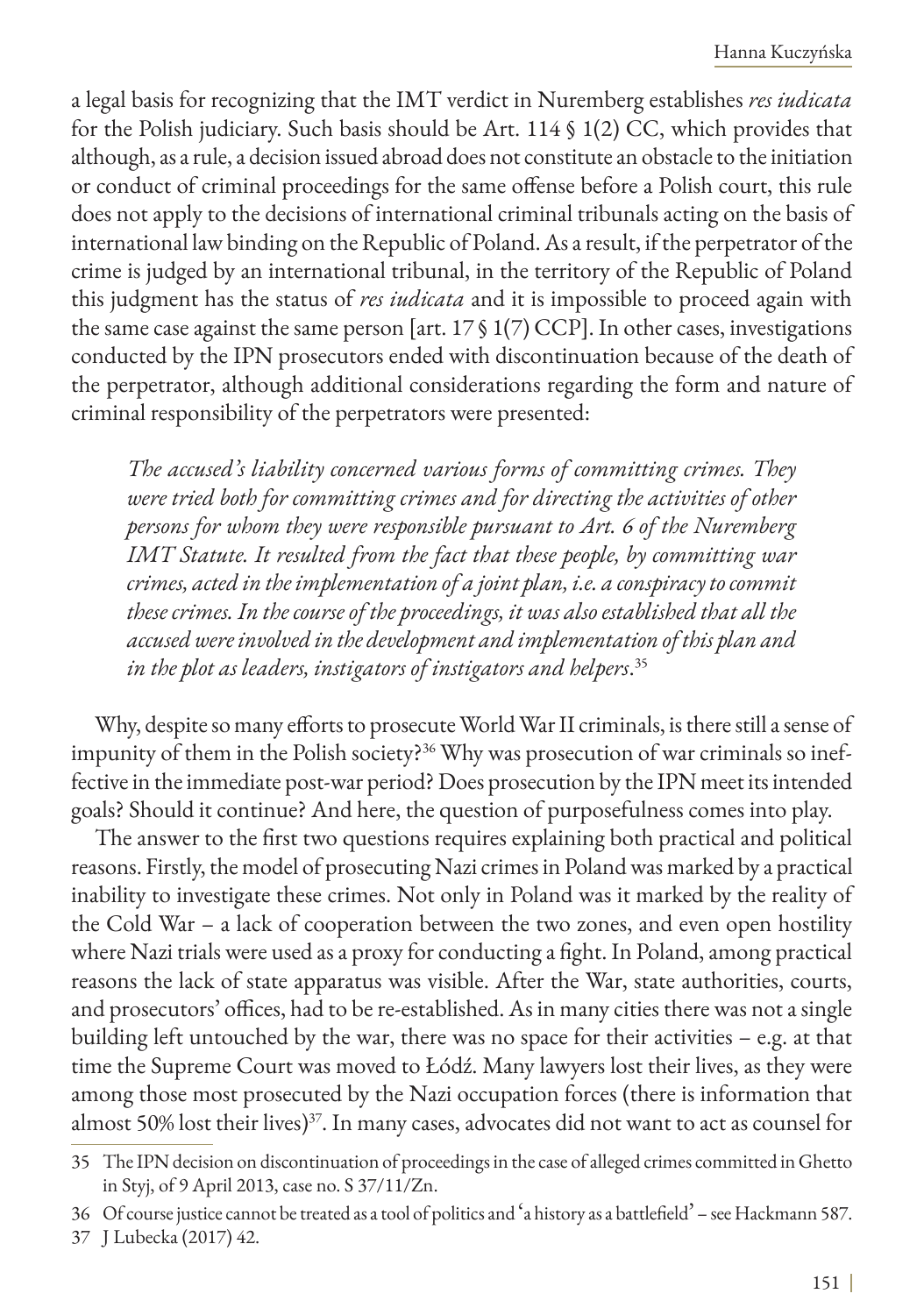German defendants – the cruel memory of the crimes committed against their relatives, friends and nation was still too fresh.

Even more influential were the political reasons. As Poland became an occupation zone of the Soviet Union, decisions as to the areas of interest of judicial authorities had to be 'confirmed' by the communist party. Therefore, e.g., an investigation into the crimes committed during the Warsaw Uprising – the capital city of Poland was totally destroyed, to the last building – was initiated only in 1972 and concerned only crimes committed in several hospitals. For political reasons also, Nazi suspects were not extradited from Germany, as the Allies were not willing to cooperate with Poland – which had ended up in the Soviet zone.38 The Allies were not willing to pass on information about their methods of investigation. Also the suspects often claimed that they were in possession of some key information regarding sensitive issues. Moreover, cooperation with the Soviets could have led to serious issues in the political fields of the Western states.<sup>39</sup> There were also rumors that some of the accused had entered into an agreement with special services in exchange for refusing to surrender them to Poland.<sup>40</sup> In the eyes of contemporary authors, the authorities of Western Germany did not take any legal actions that could facilitate the prosecution of German war criminals in Poland (or in the Eastern Germany). Because of many reasons no *in absentia* trials were held: although before the Supreme National Tribunal they were possible this possibility had been never used. On the other hand, Eastern Germany cooperated with the Polish authorities frequently – special services regularly exchanged data and information about Nazi criminals – in order to obtain data of 'compromising content' regarding West German citizens.<sup>41</sup>

The second question about purposefulness cannot be answered strictly in the affirmative: in general, it is no longer reasonable and necessary to conduct investigations into Nazi crimes in present times. The time for prosecution of Nazi crimes has passed. The search for justice was important for many reasons. It should have been a part of the so called trans-conflict justice (or transitional justice<sup>42</sup>). According to this theory, the societies who experienced the trauma of international or civil war must see justice

- 40 L Kubicki 54.
- 41 K Friedla 502-503.

<sup>38</sup> Poland identified over 12,000 criminals it requested to be extradited; till 1950s eventually about 2,000 German criminals were extradited to Poland, that is only 15%, see A Klafkowski 266–267 and later: MA Drumbl, 'The Supreme National Tribunal of Poland and the history of international criminal law' in M Bergsmo, C Wui Ling, Y. Ping (eds), *Historical Origins of International Criminal Law* Vol. 2 (Torkel Opsahl Academic EPublisher 2014) 600.

<sup>39</sup> As P. Marti wrote, the Allies supposed that they had significant experience in fighting against the Soviets, and thus could be useful for the UK and the US if a conflict broke out between the two blocs: see P Marti 94.

<sup>42</sup> See P Gulińska-Jurgiel, 'Post-War Reckonings: Political Justice and Transitional Justice in the Theory and Practice of the Main Commission for Investigation of German Crimes in Poland in 1945' in M Brechtken, W Bułhak, J Zarusky (eds), *Political and Transitional Justice in Germany, Poland and the Soviet Union from the 1930s to the 1950s* (Wallstein 2019) 196.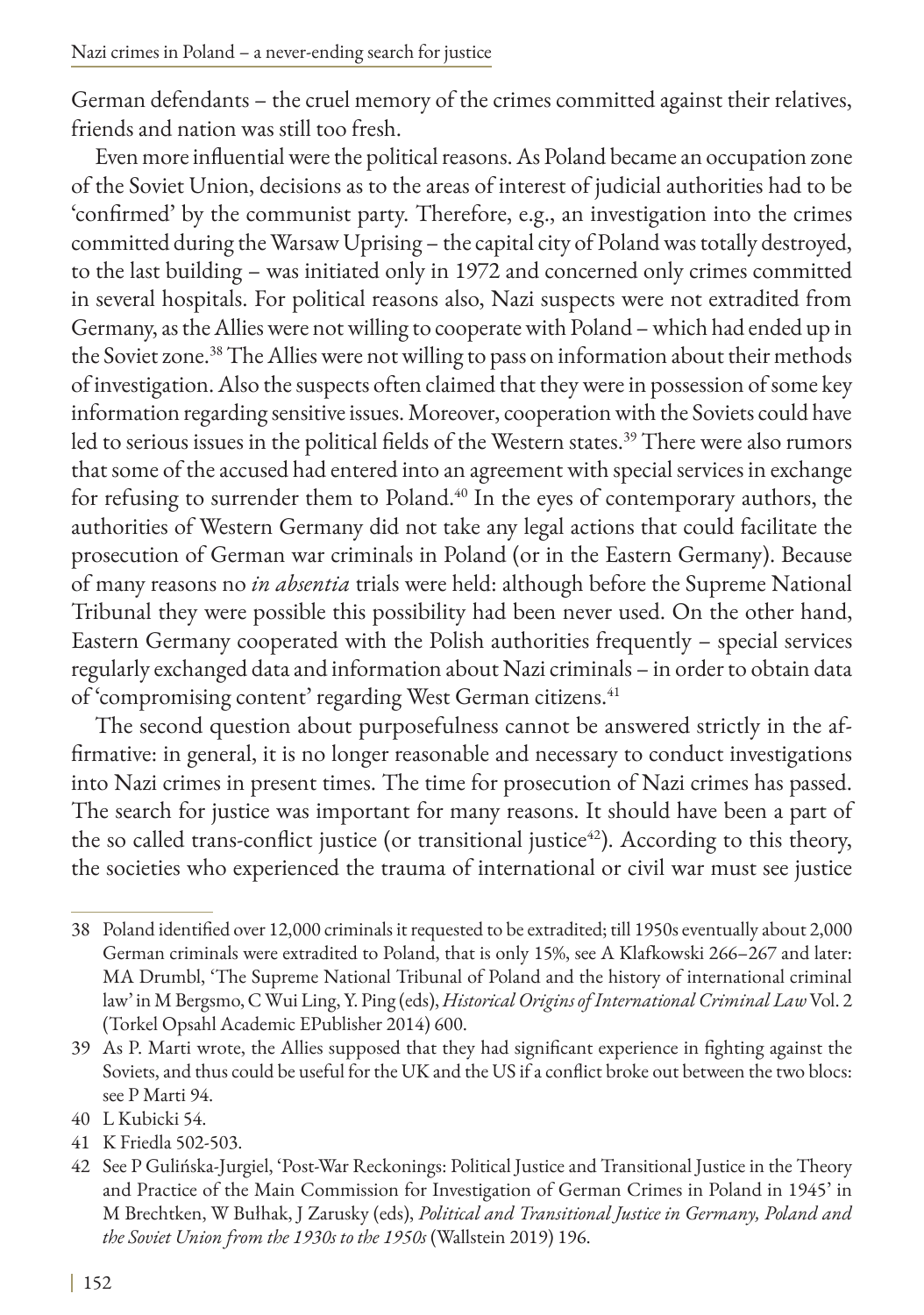done to the perpetrators of these crimes in order to be able to function as a normal society again. The trials in cases of crimes of international law allow us to learn about the true course of events that played a role in establishing historical events, and fulfil the 'right to the truth'. They give objective knowledge to all the victims and allow them to face the criminals who stand in the court's stalls. Such trials give an opportunity to 'point a finger' at the guilty: they show who is to blame, and for exactly what actions.<sup>43</sup> In consequence of establishing an objective truth, a national collective memory can be built.<sup>44</sup> Criminal trials become a tool of building and accepting the memory of events. There is even a human right which is considered to be the right to the truth. The role of criminal trials interplays with the role of historians, giving them the possibility to listen to the victims and witnesses. Criminal trials held after the incriminating events help historians to gain access to witnesses, documents and materials – as gathering of such elements is done under state authority, they become a tool of 'writing history'.<sup>45</sup>

Seen from this perspective, it is clear that investigations conducted by the IPN in present times cannot play the multiplicity of roles traditionally held by criminal trials in cases of crimes of international law during the post-war period. Moreover, they can be concluded only in one manner: by discontinuing the investigation because of the death of the suspect. There are only two remaining reasons why they may be important in the present times, although these do not play as important a role as the earlier described factors. Firstly, the changing political situation changed the possibilities and willingness to cooperate. The judicial authorities are finally able to establish the objective facts of many crimes. The archives in Germany are finally open, and many influential historians wish to help the Polish authorities in researching the facts. The decisions given by the IPN will end in many cases what P. Grzebyk calls 'the deafening silence over the victims and perpetrators'.<sup>46</sup> As it turns out, we do not yet know everything about the facts of many crimes. Moreover, Nazi crimes can be investigated alongside and jointly with communist crimes – which was not possible in the times just after the War. Questions can be posed about why in many cases the prisoners of the Nazi concentration camps were sent directly to gulags; or why war prisoners of the Maczek Army were not allowed back into Poland – they had to wait many years and were finally held prisoner and investigated in Poland. Secondly, as was explained earlier, in the decision on discontinuation of criminal proceedings, some sort of assignment of guilt takes place. Thus, society and relatives can no longer claim that this person was 'uninvolved' in the perpetration of crimes and that it is defamation to blame them.<sup>47</sup> What is also important, is that the relatives of victims

<sup>43</sup> Similarly J Lubecka (2012b) 69-70.

<sup>44</sup> See BF Havel, 'Public law and the construction of collective memory' in M Cherif Bassiouni (ed), *Post-Conflict Justice* (Ardsley 2002) 383, 389; J Wawrzyniak, *Veterans, Victims, and Memory: The Politics of the Second World War in Communist Poland* (Peter Lang Edition 2015) 21.

<sup>45</sup> RA Wilson 1.

<sup>46</sup> P Grzebyk (2019b) 2.

<sup>47</sup> As happened when, during events marking the 70th anniversary of the outbreak of the Warsaw Uprising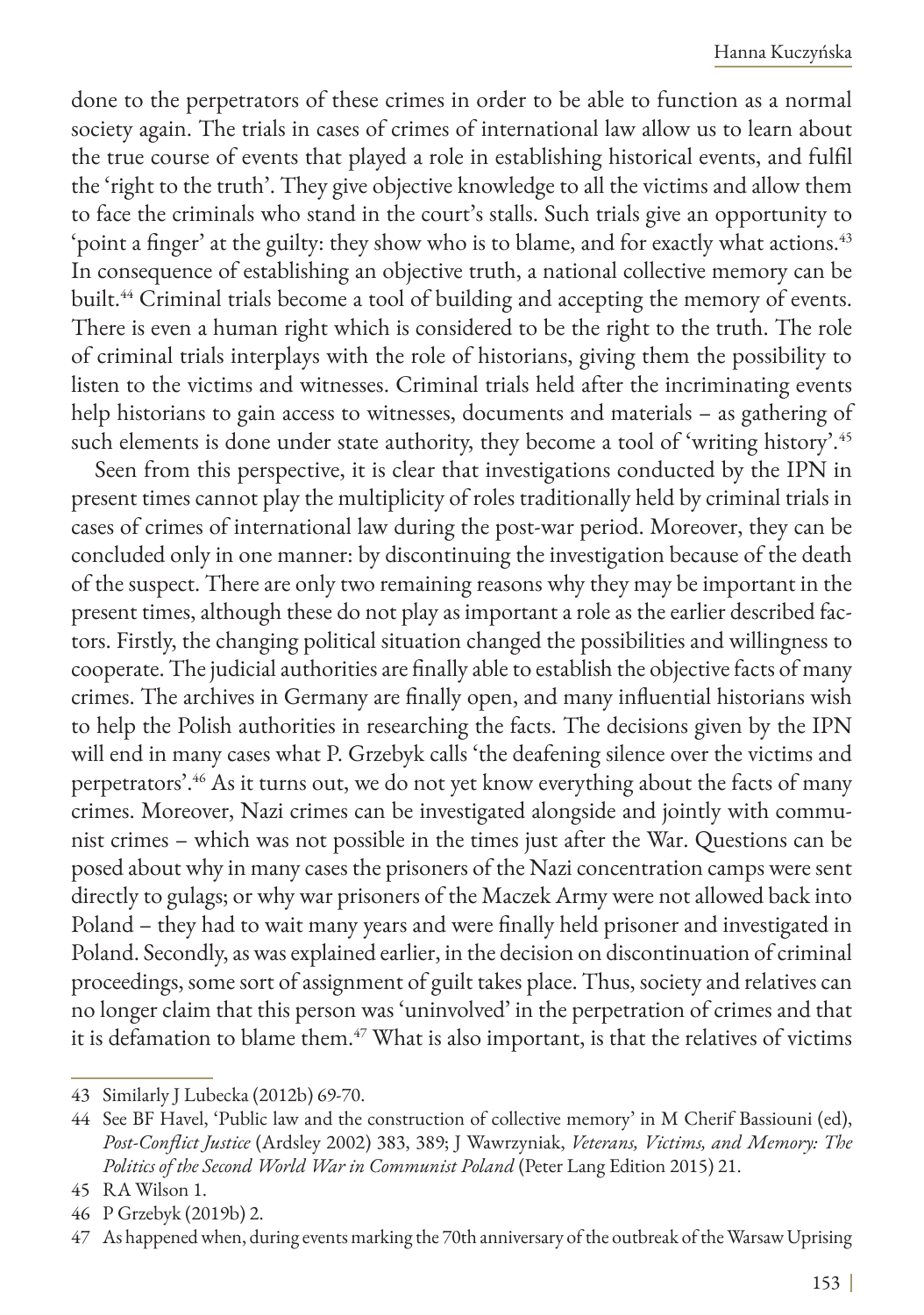can finally learn the identity of these criminals. However, all these reasons – although important – lose relevance and become less and less important as the number of victims of these crimes still alive diminishes.

It is worth mentioning that criminal investigations into Nazi crimes are not only being held in Poland: in 2015 in Germany four new Oświęcim trials were launched before the courts in Detmold, Hanau and Neubrandenburg (here the case is postponed by the 'indisposition' of the 95-year old perpetrator) and Kiel. Three men and one woman were to stand before the German courts, accused of complicity in crimes committed in the Nazi extermination camp Auschwitz. To date, only one trial in Detmold has ended. A former guard of the extermination camp in Auschwitz, Reinhold Hanning was accused of complicity in the murder of 170,000 people, convicted and sentenced to five years imprisonment.48 In 2011 a trial against Iwan (John) Demianiuk was concluded, and in 2015 – against Oskar Gröning. After the high-profile Demianiuk trial, in which he was sentenced to 5 years in prison, many German commentators expressed the opinion that there would be more such trials in the future. These few examples of late trials of people involved in Nazi crimes clearly illustrate the still 'uncomfortable legacy' of many unpunished Nazi crimes that can be observed in Germany. Prosecuting Nazi crimes in Germany had an additional characteristic: both German states had chosen and developed different strategies in the process of settling accounts with their Nazi past, and above all, they had constantly competed with each other in this field in the fight for image and acceptance in the international arena. It is claimed that after the unification 25 years needed to pass in order to conduct fair and thorough trials of Nazi criminals.<sup>49</sup> It seems that both societies – German and Polish – perceive the issue of Nazi crimes as 'unfinished business'. Also, both societies realize their own goals of building collective memory and dealing with the 'ghosts of the past'.

The final part of the analysis is looking for a general model of dealing with crimes in the post-war period nowadays and evaluating the role of national and international justice. The analysis of the model of prosecuting Nazi crimes after World War II in Poland may be related to the model of prosecuting all such crimes of international law: genocide, crimes against humanity and war crimes. The model used in Poland after World War II may become a part of the discussion on the current model for prosecuting crimes of international law: should they be handed over to supranational tribunals? Should they be hybrid tribunals involving a national factor or completely supra-national tribunals like the ICC? Is it justified to transfer jurisdiction over these matters to national courts? The case of unresolved Nazi crimes in Poland may give a partial answer to this question. On the other hand, the present experience of the international criminal justice may be helpful for the prosecution of such crimes in Poland. At present, we also have the experience of

protests were organized by the family of Heinz Reinefarth claiming that he had never been convicted of any crimes, see H Radziejowska 390.

<sup>48</sup> See K Friedla 489.

<sup>49</sup> Ibid 490-491.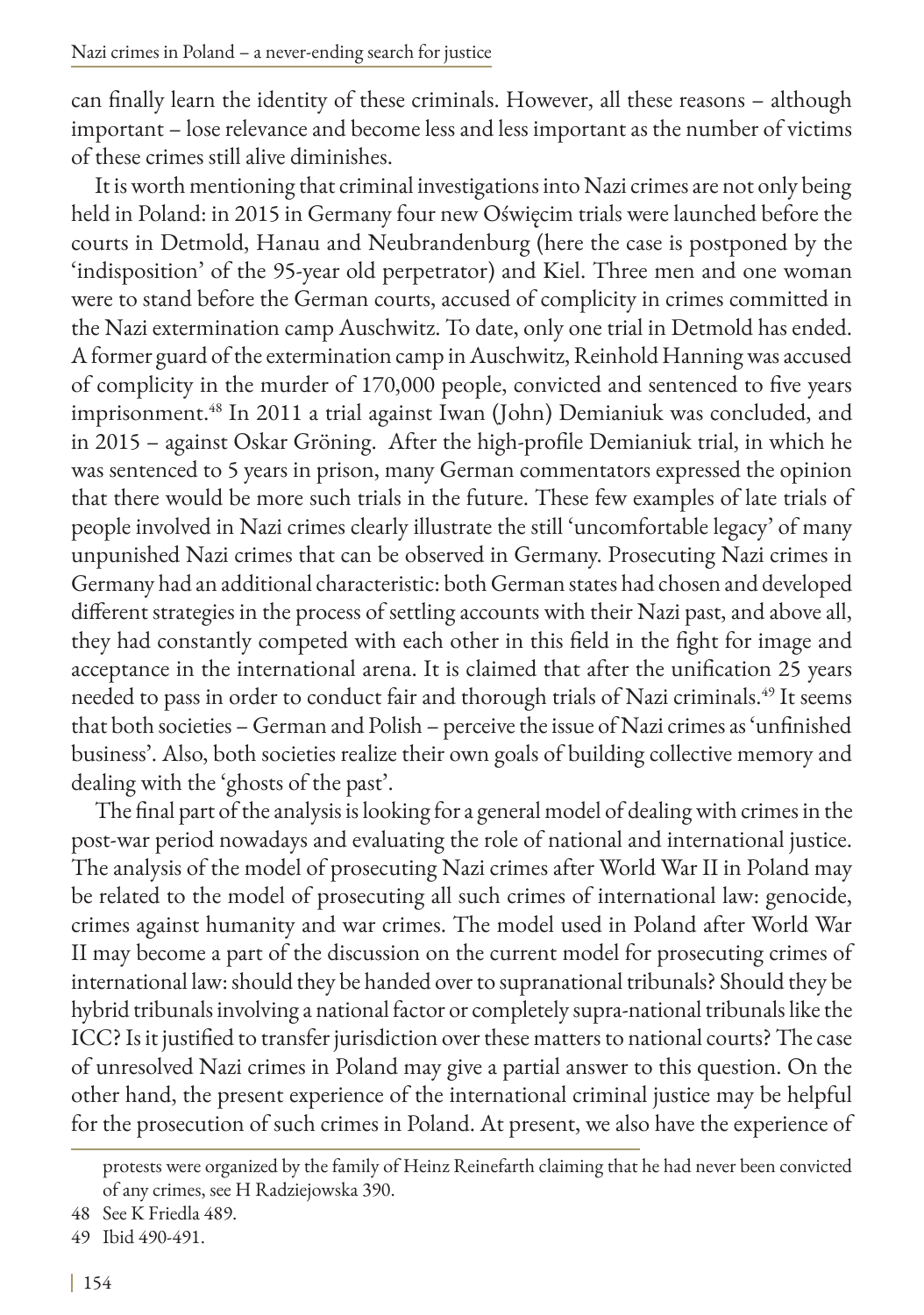international criminal tribunals,<sup>50</sup> in particular the International Criminal Court, which is an efficient tool for prosecuting crimes of international law. Interesting conclusions can be drawn from its functioning that could improve the work of IPN prosecutors and shed new light on the considerations regarding the prosecution of Nazi crimes in Poland after World War II.

In relation to the above mentioned questions, several conclusions can be presented. International criminal courts nowadays seem to be a necessary solution. Although it would seem that national courts are better placed to investigate crimes committed in their territory, both the practical reasons as well as political ones in cases of dealing with certain crimes speak in favour of the international justice system. From a practical point of view after a conflict the state apparatus is frequently non-existent, and there are practical reasons why the state itself cannot conduct trials on such a scale as would seem necessary. Moreover, the new judicial systems established after a war may not be fully functional; it may be influenced by other states (in the case of Poland it was a case of a new occupation). Political reasons may stand in the way of extradition of perpetrators: other states may refuse to extradite nationals or residents – whereas an international tribunal has special powers at their disposal to force cooperation (as provided by the ICC Statute<sup>51</sup>). From a theoretical point of view it has been proved that international criminal trials have produced historical narratives that have been much farther reaching than national courts. International courts obtain documentary archives from all the interested governments and

<sup>50</sup> M.A. Drumbl writes: *Eerie parallels arise between prosecutions conducted under the Polish decrees and those conducted over 50 years later in Rwanda under the gacaca legislation, which was also simultaneously used to prosecute both genocide-related offences and persons pretextually alleged to have collaborated in or denied genocide* […] *The work of the Tribunal also contributes to the typological study of perpetrators of mass atrocity*, see MA Drumbl 600-601.

<sup>51</sup> In accordance with Art. 87(7) Rome Statute of ICC, where a State Party fails to comply with a request to cooperate by the Court contrary to the provisions of this Statute, thereby preventing the Court from exercising its functions and powers under this Statute, the Court may make a finding to that effect and refer the matter to the Assembly of States Parties or, where the Security Council referred the matter to the Court, to the Security Council. In response, the Security Council may take measures within its powers [this is also referred to in the Agreement concluded between the International Criminal Court and the UN in Art. 17 (3)]. On the other hand, the Assembly of States Parties to the Statute may apply general means of pressure applied by states in international relations, e.g. to decide on the application of common economic or political sanctions. Sanctions for non-cooperation in the practice of the International Criminal Court were used after the arrest warrant against the former president of Sudan Al-Bashir was issued. The International Criminal Court 'complained' to the Assembly of States Parties to the Rome Statute of the Union of six states in which the former president was staying that refused to execute the arrest warrant; they were Malawi in 2011, Chad in 2013, Democratic Republic of Congo in 2014, Djibouti, and Uganda in 2016 (in each case the non-cooperation was also notified to the UN Security Council, which presented the situation in Sudan for consideration Court). In several other cases, after finding a lack of cooperation consisting in refusing to arrest Al-Bashir, the International Criminal Court found this fact, but taking into account the unique circumstances of the case, he did not decide to present it to the Assembly of States Parties to the Rome Statute of the Academy of Fine Arts and the UN Security Council (this concerned South Africa in 2017 and Jordan in 2019).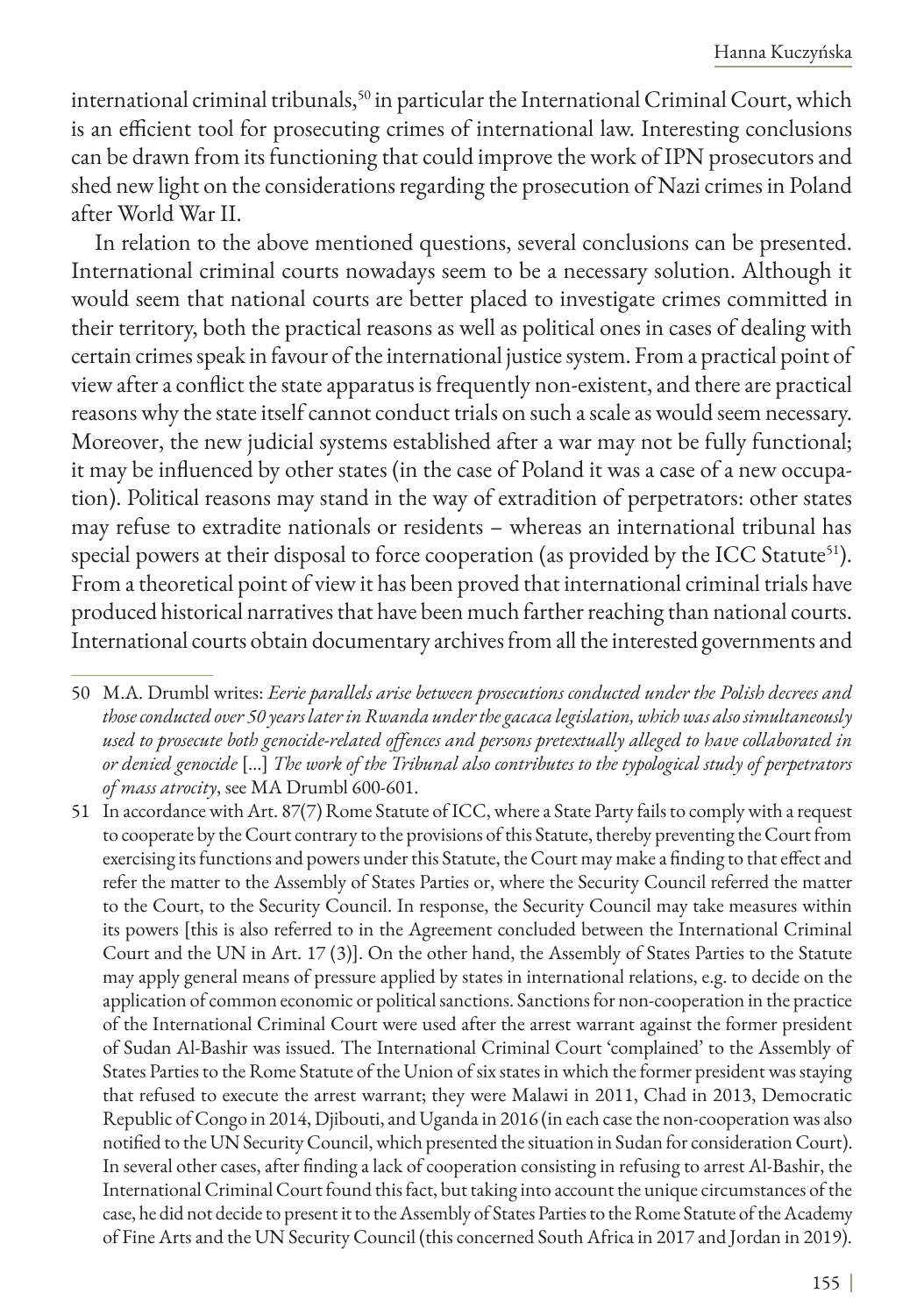#### Nazi crimes in Poland – a never-ending search for justice

sides of a conflict. At the same time, criminal trials are often criticised as 'overly complex, excessively technical, and obsessed with minor procedural details",<sup>52</sup> which makes them 'boring' for observers and commentators. Also, it came to be called a 'central mistake' to confuse the need to bring one man to trial with the need to produce a clear narrative of war crimes and atrocities for the history books and to prove certain versions of history (in the case of Slobodan Milosević tried before the ICTY).53 Moreover, international criminal courts are influenced by political reasons more than they would be ready to admit. As was mentioned above, the Nuremberg trials were not free from the political influence of the Soviet Union (for the sake of the functioning of the first instance of an effective mechanism of international criminal justice) and the ICC in many cases cannot avoid such accusations (as in the case of discontinuation of an investigation into the situation in Afghanistan in the first instance). As soon as political interference becomes visible, a mechanism of delivering justice may lose credibility. In order for criminal procedure to be trustworthy it must stay clear of any political influence and remain grounded in the domain of law. On the other hand, sometimes it is political influence that makes it possible for international criminal justice to exist.

Even if an international court exists, and has jurisdiction over some cases – the most grave and important – the national courts should play (as far as they are practically able to do so) an important complementary role. Usually, international courts are not designed to fulfil important tasks of transnational justice such as conflict-resolution, reconciliation and deterrence. Such functions of justice should be fulfilled by a national justice system. Thus, each forum of justice plays different roles and these roles are intertwined. As an international criminal court deals with the most heinous crimes of international interest, national courts hold trials of minor war criminals, more rooted in the local circumstances: this connection of the roles played by the two forums of justice can be seen as dealing with 'monumental history' by international justice and by national courts dealing with 'microhistories'; obviously, the national courts also should perceive the 'micro-stories' of individuals through the prism of the monumental history, and gather materials that could contribute to historical research.<sup>54</sup> L. Kubicki observed that proceedings against individual persons can never give a proper and full picture of war crimes committed during World War II, and consideration only of the facts of an individual case does not allow for proper assessment. Also in national forum there is a need to undertake extensive source research, aimed at potentially gathering the full evidence regarding the circumstances of the crime – as only in the light of this general information does it become possible to properly analyze the crimes committed in Poland.<sup>55</sup> There are also other connections between these two mechanisms of delivering justice. Characteristic of the relation between international trials and national trials – both after World War II and nowadays – is the influence of

54 Ibid 112.

<sup>52</sup> RA Wilson 11.

<sup>53</sup> Ibid 1.

<sup>55</sup> L Kubicki 45.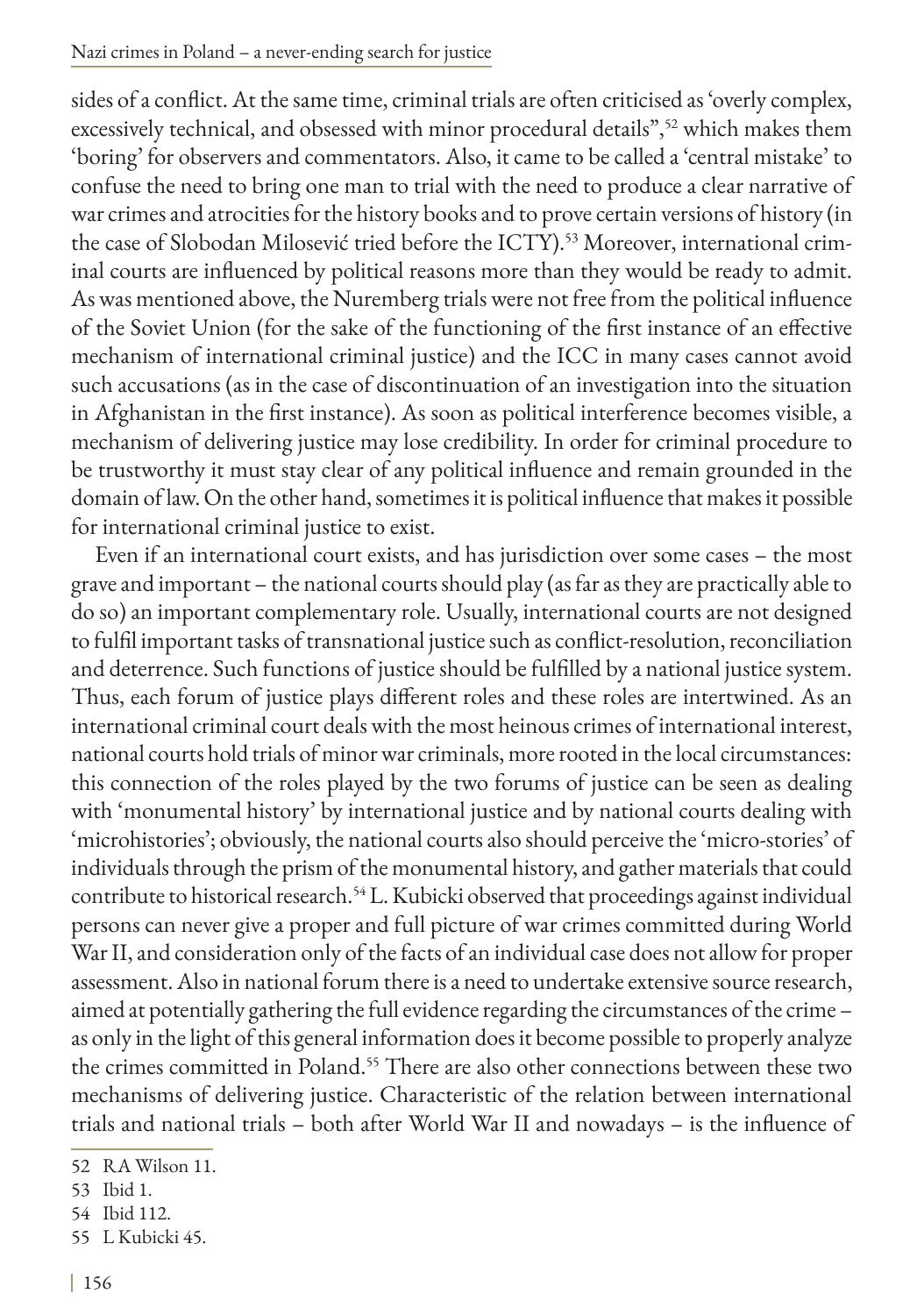the concepts used in the international forum on national law and jurisprudence. In the Nuremberg trials, legal concepts of criminal enterprise and command responsibility were used – and later the Polish Supreme National Tribunal and common courts utilised the same legal notions.<sup>56</sup>

R. Lemkin complained that although some elements of justice have been done in Nuremberg, the Allies did not want to establish a rule of international law that would prevent and punish future crimes of this type - they 'refused to envisage future Hitlers'.<sup>57</sup> Finally, since the International Criminal Court operates, this failure has been repaired. The elements of the most heinous crimes of international law have been described in the Rome Statute, playing a preventive role, as well as defining and developing international criminal law in this area. Nowadays, the influence of international criminal courts on the concepts functioning in national law cannot be neglected: such notions of criminal law and procedural criminal law as the irrelevance of state immunity of perpetrators or the understanding of the notion of command responsibility have become part of national law. Thus it is clear that the principles of prosecution of crimes of international law have been evolving and are still evolving both on national and international level as these two are linked and in constant communication.

### **References**

#### **LITERATURE**

- Bułhak W, 'In Search of Political Justice: From the Main Commission for the Investigation of German Crimes in Poland to the Institute of National Remembrance' in M Brechtken, W Bułhak, J Zarusky (eds), *Political and Transitional Justice in Germany, Poland and the Soviet Union from the 1930s to the 1950s* (Wallstein 2019).
- Cherif Bassiouni M, 'Accountability for Violations of International Humanitarian Law and Other Serious Violations of Human Rights' in M Cherif Bassiouni (ed), *Post-Conflict Justice* (Ardsley 2002).
- Cyprian T, Sawicki J, *Nieznana Norymberga. Dwanaście procesów norymberskich* [Unknown Nuremberg. Twelve Nuremberg Trials] (Książka i Wiedza 1965).
- Cyprian T, Sawicki J, *Oskarżamy. Przemówienie wstępne Wacława Barcikowskiego* [We Accuse. The Opening Statement by Wacław Barcikowski] (Przełom 1949).
- Cyprian T, Sawicki J, *Siedem wyroków Najwyższego Trybunału Narodowego* [Seven Judgments of the Supreme National Tribunal] (IZ 1962).

<sup>56</sup> M Siewierski, 'Wpływ instytucji procesu norymberskiego na postępowanie przed Najwyższym Trybunałem Narodowym' [The Impact of the Institutions of the Nuremberg Trial on Proceedings Before the Supreme National Tribunal] in *Norymberga – nadal otwarty rozdział historii. W XXX rocznicę wyroku Międzynarodowego Trybunału Wojskowego* [Nuremberg – A Still Open Chapter of History. On the 30th Anniversary of the Judgment of the International Military Court](Ministerstwo Sprawiedliwości, GKBZH 1977) 141; P*roces Artura Greisera przed Najwyższym Trybunałem Narodowym* [The Artur Greiser's Trial Before the Supreme National Tribunal] (GKBZH PIW 1946) 417.

<sup>57</sup> D-L Frieze (ed), *Totally Unofficial. The Autobiography of Raphael Lemkin* (Yale University Press 2013) 118.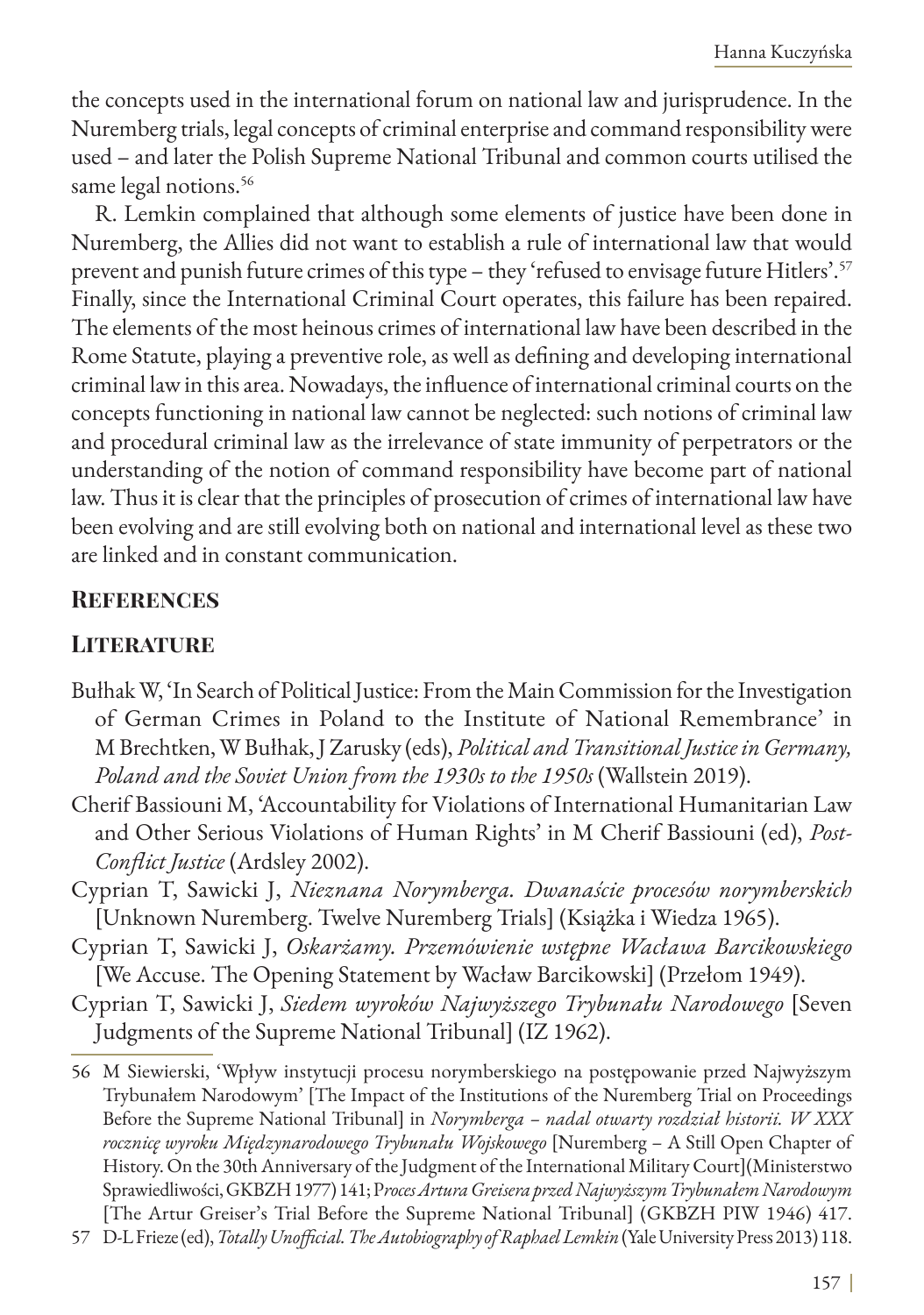- Drumbl MA, 'The Supreme National Tribunal of Poland and the history of international criminal law' in M Bergsmo, C Wui Ling, Y. Ping (eds), *Historical Origins of International Criminal Law* Vol. 2 (Torkel Opsahl Academic EPublisher 2014).
- Friedla K, 'Mit obrachunku z przeszłością. Ściganie zbrodni nazistowskich i wojennych w radzieckiej strefie okupacyjnej Niemiec i Niemieckiej Republice Demokratycznej' [Accounting Myth with the Past. Prosecution of Nazi and War Crimes in the Soviet Occupation Zone of Germany and the German Democratic Republic] (2016) Zagłada Żydów. Studia i materiały 12.
- Frieze D-L (ed), Totally Unofficial. The Autobiography of Raphael Lemkin (Yale University Press 2013).
- Grzebyk P, 'Unintended or Deliberate the Omission of the Wola Massacre in the Nuremberg and Post-Nuremberg Trials' in E Habowski (ed), *Wola 1944. Nierozliczona zbrodnia a pojęcie ludobójstwa = Wola 1944: an Unpunished Crime and the Notion of Genocide* (Instytut Solidarności i Męstwa im. Witolda Pileckiego 2019).
- Grzebyk P, *Hidden in the Glare of the Nuremberg Trial: Impunity for the Wola Massacre as the Greatest Debacle of Post-War Trials* (Max Planck Institute 2019b).
- Gulińska-Jurgiel P, 'Post-War Reckonings: Political Justice and Transitional Justice in the Theory and Practice of the Main Commission for Investigation of German Crimes in Poland in 1945' in M Brechtken, W Bułhak, J Zarusky (eds), *Political and Transitional Justice in Germany, Poland and the Soviet Union from the 1930s to the 1950s* (Wallstein 2019).
- Hackmann J, 'Defending the «Good Name» of the Polish Nation: Politics of History as a Battlefield in Poland, 2015–2018' (2018) Journal of Genocide Research 20(4).
- Havel BF, 'Public law and the construction of collective memory' in M Cherif Bassiouni (ed), *Post-Conflict Justice* (Ardsley 2002).
- Jasiński Ł, 'Sprawiedliwość i Polityka. Działalność Głównej Komisji Badania Zbrodni Niemieckich / Hitlerowskich w Polsce 1945–1989' [Justice and politics. Activities of the Main Commission for the Investigation of German / Nazi Crimes in Poland 1945–1989] (2018) Dzieje Najnowsze 50(1).
- Klafkowski A, *Ściganie zbrodniarzy wojennych w Niemieckiej Republice Federalnej w świetle prawa międzynarodowego* [Prosecution of War Criminals in the German Democratic Republic in the Light of the International Law] (Wydawnictwo Poznańskie 1968).
- Kobierska-Motas E, *Ekstradycja przestępców wojennych do Polski z czterech stref okupacyjnych Niemiec. 1946–1950* vol 1-2 [Extradition of War Criminals to Poland from four German Occupation Zones. 1946–1950 Vol. 1–2] (IPN-GKBZpNP 1992).
- Kubicki L, *Zbrodnie wojenne w świetle prawa polskiego* [War Crimes under Polish Law] (PWN 1963).
- Lubecka J, 'Der Prozess Gegen Rudolf Höß. Verlauf und Juristische Aspekte' in E Heitzer, G Morsch, R Traba, K Woniak (ed), *Im Schatten von Nürnberg. Transnationale Ahndung von NS-Verbrechen* (Metropol Verlag 2019).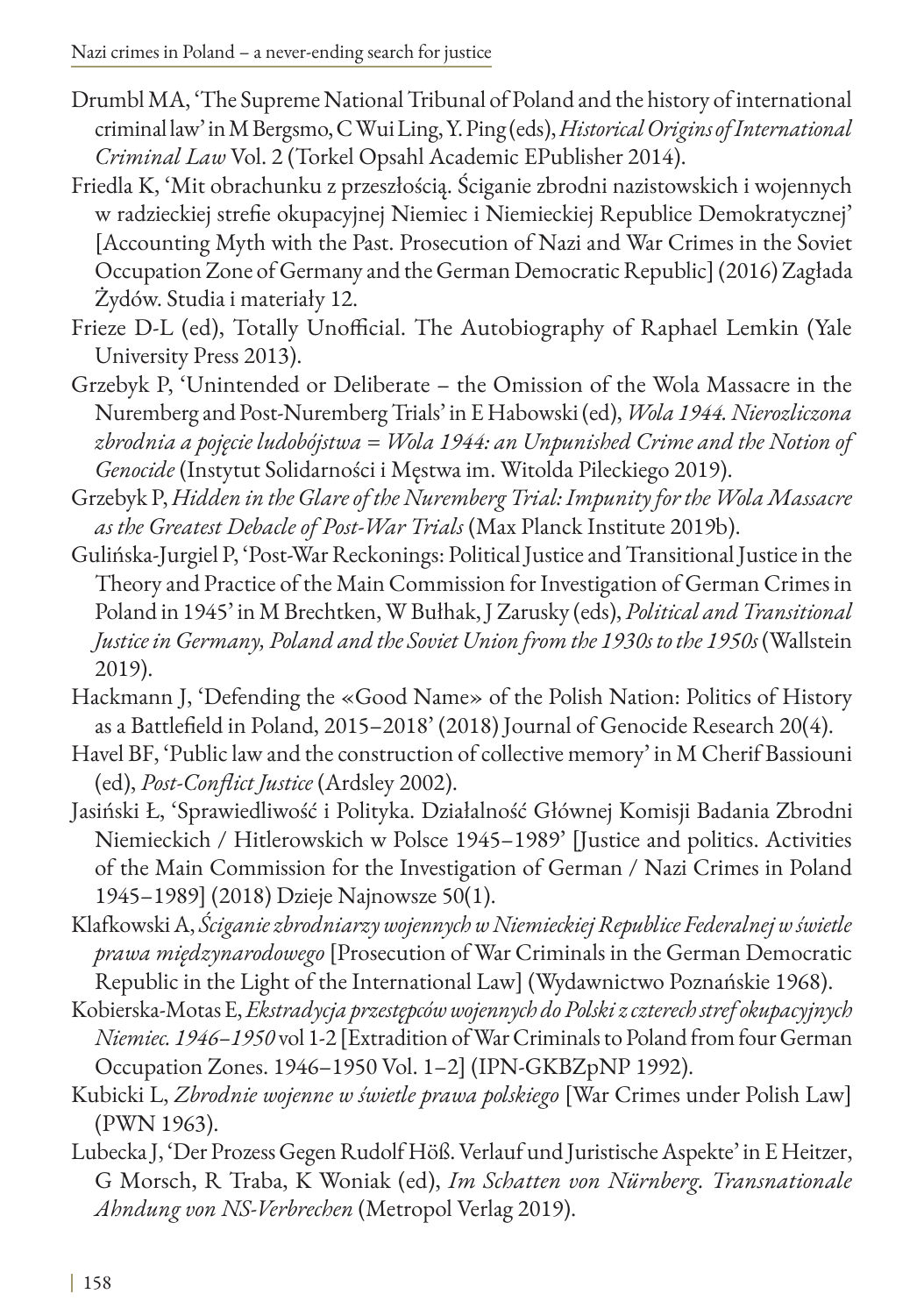- Lubecka J, 'Punishing German War Criminals in Poland' in J Niechwiadowicz (ed), *German Camps, Polish Victims* (Support Poland Limited 2012).
- Lubecka J, 'Rozliczenie zbrodni niemieckich w Polsce, ze szczególnym uwzględnieniem Małopolski. Stan badań, perspektywy badawcze' [Settlement of German Crimes in Poland, with Particular Emphasis on Lesser Poland. Research Status, Research Perspectives] (2012b) Zeszyty Historyczne WiN-u 21(35).
- Lubecka J, 'Strafgerichtsprozesse deutscher Kriegsverbrecher in Kleinpolen 1945 bis 1950 mit besonderer Berücksichtigung der Tätigkeit des Obersten Nationalen Gerichtshofs' in S Rosenbaum, A Dziurok, P Madajczyk (eds), *Die deutsche Minderheit in Polen und die kommunistischen Behörden 1945–1989* (Ferdinand Schöningh Verlag 2017).

Małcużyński K, *Norymberga, Niemcy 1946* [Nuremberg. Germany 1946] (Wiedza 1946).

- Marti P, *Sprawa Reinefartha. Kat Powstania Warszawskiego czy szacowny obywatel* [The Reinefarth Case. A Hangman of the Warsaw Uprising or a Respectable Citizen] (Świat Książki 2016).
- Proces Artura Greisera przed Najwyższym Trybunałem Narodowym [The Artur Greiser's Trial Before the Supreme National Tribunal] (GKBZH PIW 1946).
- Radziejowska H 'The Memory of Wola Massacre of 1944: New Sources and Areas of Research' in E Habowski (ed), *Wola 1944. Nierozliczona zbrodnia a pojęcie ludobójstwa = Wola 1944: an Unpunished Crime and the Notion of Genocide* (Instytut Solidarności i Męstwa im. Witolda Pileckiego 2019).
- Sawicki J, *Przed polskim prokuratorem. Dokumenty i komentarze* [Before the Polish Prosecutor. Documents and Comments] (Iskry 1958).
- Siewierski M, 'Wpływ instytucji procesu norymberskiego na postępowanie przed Najwyższym Trybunałem Narodowym' [The Impact of the Institutions of the Nuremberg Trial on Proceedings Before the Supreme National Tribunal] in Norymberga – nadal otwarty rozdział historii. W XXX rocznicę wyroku Międzynarodowego Trybunału Wojskowego [Nuremberg – A Still Open Chapter of History. On the 30th Anniversary of the Judgment of the International Military Court](Ministerstwo Sprawiedliwości, GKBZH 1977).
- Wawrzyniak J, Veterans, Victims, and Memory: The Politics of the Second World War in Communist Poland (Peter Lang Edition 2015).
- Wilson RA, *Writing History in International Criminal Trials* (CUP 2011).

## **Online source**

Rzepliński A, 'Prosecution of Nazi Crimes in Poland in 1939–2004' [speach at The First International Expert Meeting on War Crimes,Genocide, and Crimes against Humanity, organized by International Criminal Police Organization – Interpol General Secretariat) (2004) 3, <https://web.archive.org/web/20160303222313/http://www.gotoslawek. org/linki/FirstInternationalExpertMeetingOnWarCrimes.pdf> accessed 6 Dec 2019